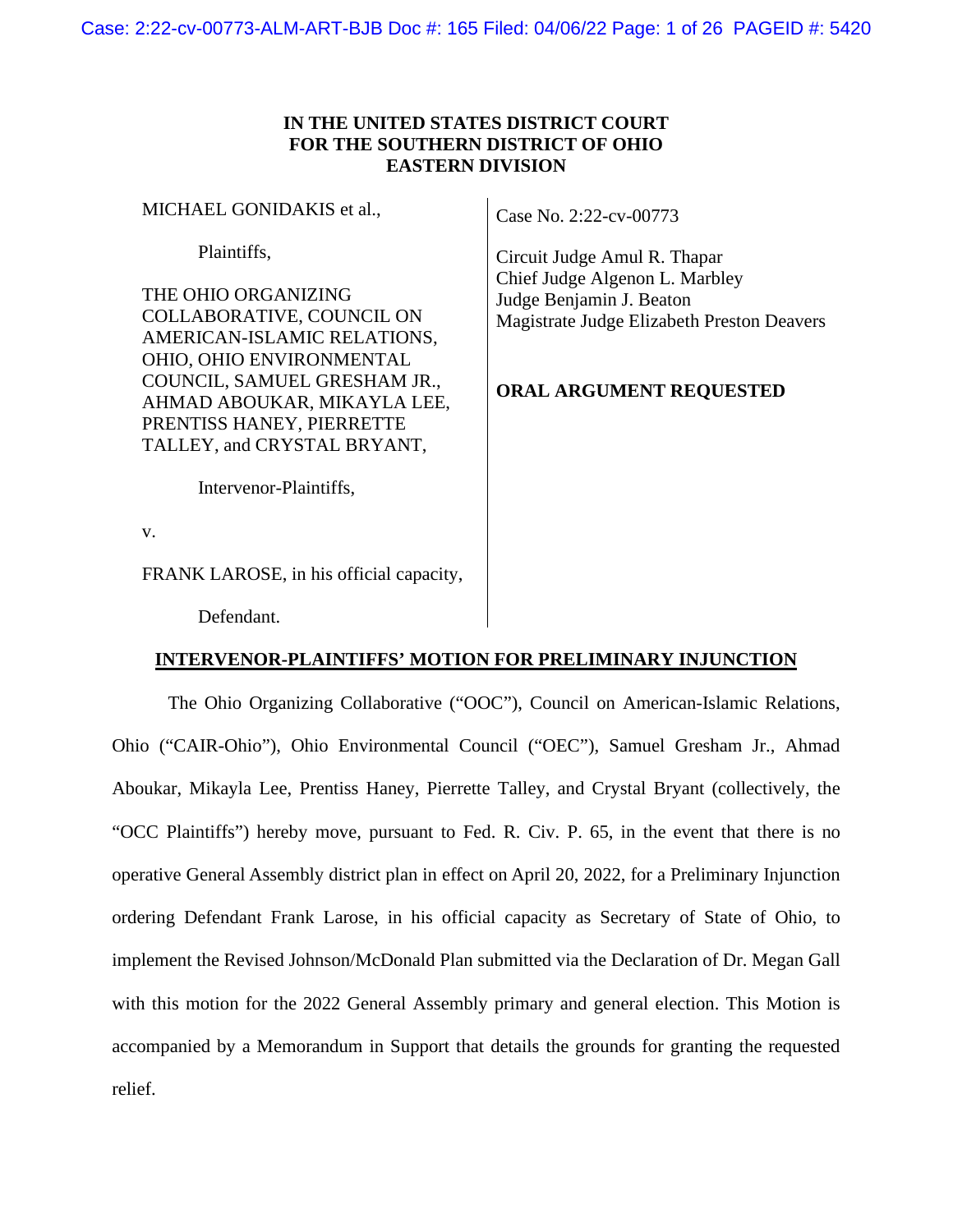Given the complexity of the factual and legal issues presented, OOC Plaintiffs request an

evidentiary hearing and will file a separate motion with this Court in accordance with Local Rule

7.1(b)(1). Alternatively, they request oral argument to facilitate the fair resolution of this case.

Dated: April 6, 2022

Respectfully submitted,

/s/ Christina J. Marshall Christina J. Marshall (Ohio Bar No. 0069963) *Trial Attorney*  MILLER, CANFIELD, PADDOCK AND STONE, P.L.C. 1100 Superior Avenue E, Suite 1750 Cleveland, OH 44114 (248) 267-3256 marshall@millercanfield.com

Alicia L. Bannon (*pro hac vice pending*) Peter M. Ellis Yurij Rudensky (*pro hac vice*) REED SMITH LLP Harry Isaiah Black (*pro hac vice pending*) 10 South Wacker Drive, 40th Floor BRENNAN CENTER FOR JUSTICE Chicago, IL 60606 AT NYU SCHOOL OF LAW Tel: (312) 207-1000 120 Broadway, Suite 1750 Fax: (312) 207-6400 New York, NY 10271 pellis@reedsmith.com Tel: (646) 292-8310 Fax: (212) 463-7308 Brian A. Sutherland (*pro hac vice*) alicia.bannon@nyu.edu REED SMITH LLP

101 Second Street, Suite 1800 San Francisco, CA 94105 Tel: (415) 543-8700 Fax: (415) 391-8269 bsutherland@reedsmith.com

Ben R. Fliegel (*pro hac vice*) REED SMITH LLP 355 South Grand Avenue, Suite 2900 Los Angeles, CA 90071 Tel: (213) 457-8000 Fax: (213) 457-8080 bfliegel@reedsmith.com

*Attorneys for Intervenor-Plaintiffs The Ohio Organizing Collaborative, et al.*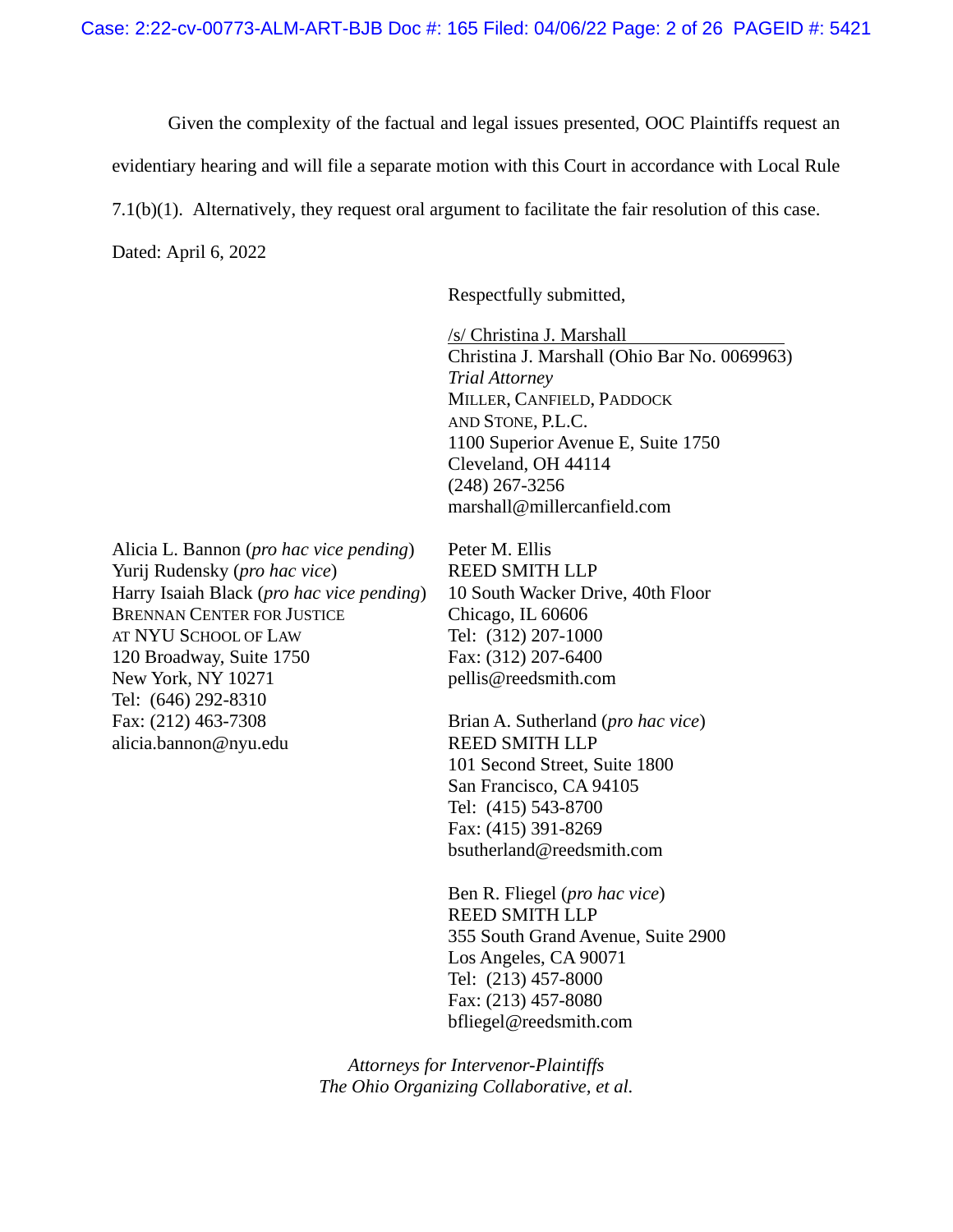## **IN THE UNITED STATES DISTRICT COURT FOR THE SOUTHERN DISTRICT OF OHIO EASTERN DIVISION**

MICHAEL GONIDAKIS et al.,

Plaintiffs,

THE OHIO ORGANIZING COLLABORATIVE, COUNCIL ON AMERICAN-ISLAMIC RELATIONS, OHIO, OHIO ENVIRONMENTAL COUNCIL, SAMUEL GRESHAM JR., AHMAD ABOUKAR, MIKAYLA LEE, PRENTISS HANEY, PIERRETTE TALLEY, and CRYSTAL BRYANT,

Case No. 2:22-cv-00773

Circuit Judge Amul R. Thapar Chief Judge Algenon L. Marbley Judge Benjamin J. Beaton Magistrate Judge Elizabeth Preston Deavers

Intervenor-Plaintiffs,

v.

FRANK LAROSE, in his official capacity,

Defendant.

# **MEMORANDUM IN SUPPORT OF MOTION FOR A PRELIMINARY INJUNCTION BY INTERVENOR-PLAINTIFFS THE OHIO ORGANIZING COLLABORATIVE, ET AL.**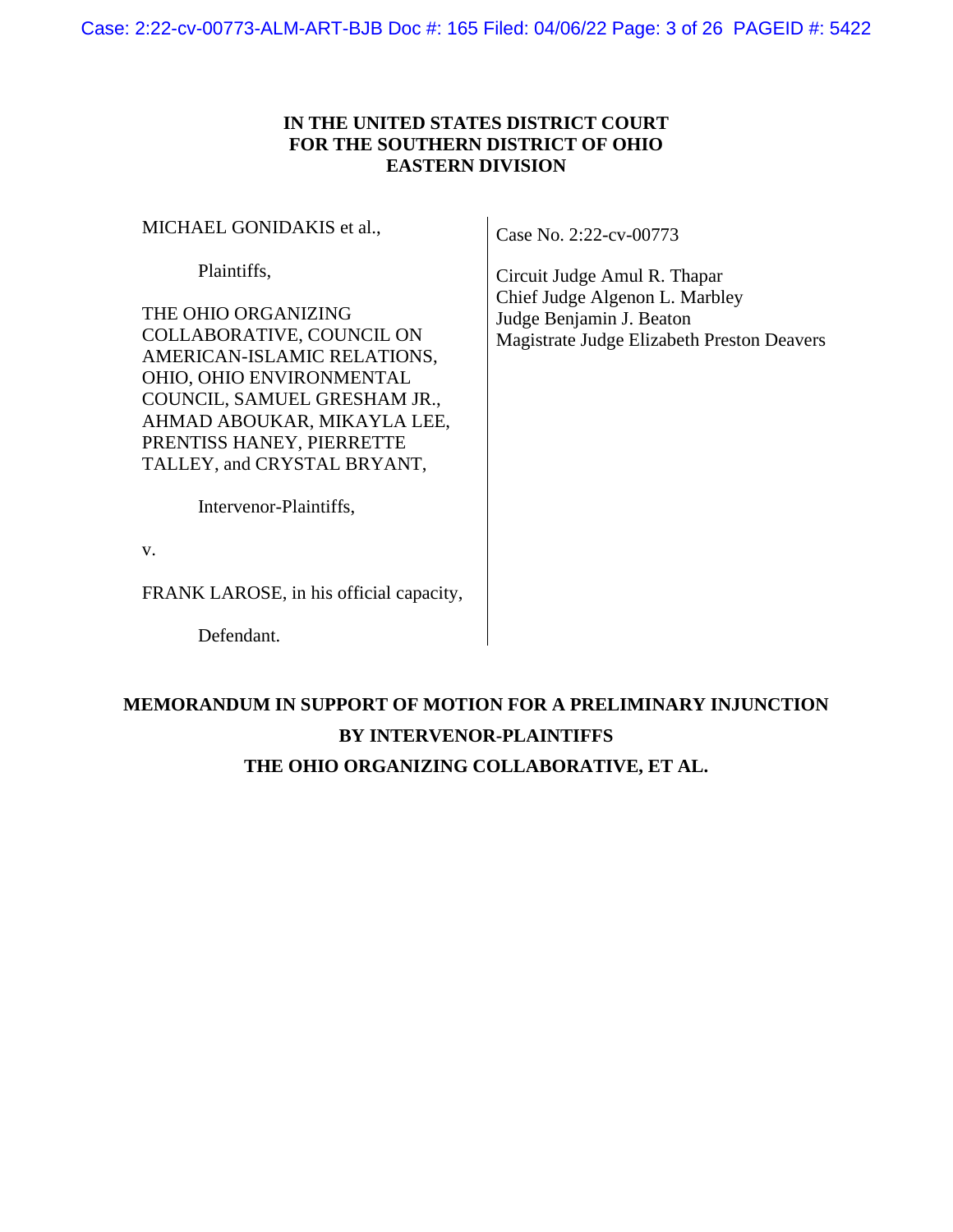## **TABLE OF CONTENTS**

|                | $\mathbf{I}$ .                                                                                                 | OHIOANS AMEND THEIR STATE CONSTITUTION TO PROHIBIT                                                             |                                                                                                        |  |  |
|----------------|----------------------------------------------------------------------------------------------------------------|----------------------------------------------------------------------------------------------------------------|--------------------------------------------------------------------------------------------------------|--|--|
|                | II.                                                                                                            | THE OHIO SUPREME COURT INVALIDATES THE PLAN BECAUSE<br>IT VIOLATES SECTION 6(A) AND SECTION 6(B) OF ARTICLE XI |                                                                                                        |  |  |
|                | III.                                                                                                           |                                                                                                                | THE OHIO SUPREME COURT INVALIDATES TWO REVISED<br>PLANS BECAUSE THEY VIOLATED SECTION 6(A) AND SECTION |  |  |
|                | IV.                                                                                                            |                                                                                                                | THE COMMISSION UNDERMINES INDEPENDENT MAP<br>DRAWERS AND RE-ADOPTS THE INVALIDATED THIRD PLAN          |  |  |
|                |                                                                                                                |                                                                                                                |                                                                                                        |  |  |
| $\mathbf{I}$ . | THE OOC PLAINTIFFS' REQUESTED INJUNCTIVE RELIEF BEST<br>RESOLVES THE FEDERAL AND STATE CONSTITUTIONAL INJURIES |                                                                                                                |                                                                                                        |  |  |
|                | $\mathbf{I}$ .<br>THE OOC PLAINTIFFS HAVE A STRONG LIKELIHOOD OF                                               |                                                                                                                |                                                                                                        |  |  |
|                |                                                                                                                | 1.                                                                                                             | THE REVISED JOHNSON/MCDONALD PLAN COMPLIES<br>WITH ALL SUBSTANTIVE PROVISIONS OF THE OHIO              |  |  |
|                |                                                                                                                | $\overline{2}$ .                                                                                               | THE REVISED JOHNSON/MCDONALD PLAN BEST<br>COMPLIES WITH THE PROCEDURAL PROVISIONS OF THE               |  |  |
|                | II.                                                                                                            | THE REQUESTED RELIEF IS NECESSARY TO AVOID                                                                     |                                                                                                        |  |  |
| Ш.             |                                                                                                                | ISSUANCE OF THE REQUESTED RELIEF WOULD CAUSE NO                                                                |                                                                                                        |  |  |
|                | IV.                                                                                                            |                                                                                                                | THE PUBLIC INTEREST WOULD BE SERVED BY GRANTING THE                                                    |  |  |
| Π.             |                                                                                                                | THERE IS NO JUSTIFICATION FOR USING THE 2011 PLAN IN THE 2022                                                  |                                                                                                        |  |  |
| Ш.             |                                                                                                                |                                                                                                                | THERE IS NO JUSTIFICATION FOR USING A PLAN THE OHIO SUPREME                                            |  |  |
|                |                                                                                                                |                                                                                                                |                                                                                                        |  |  |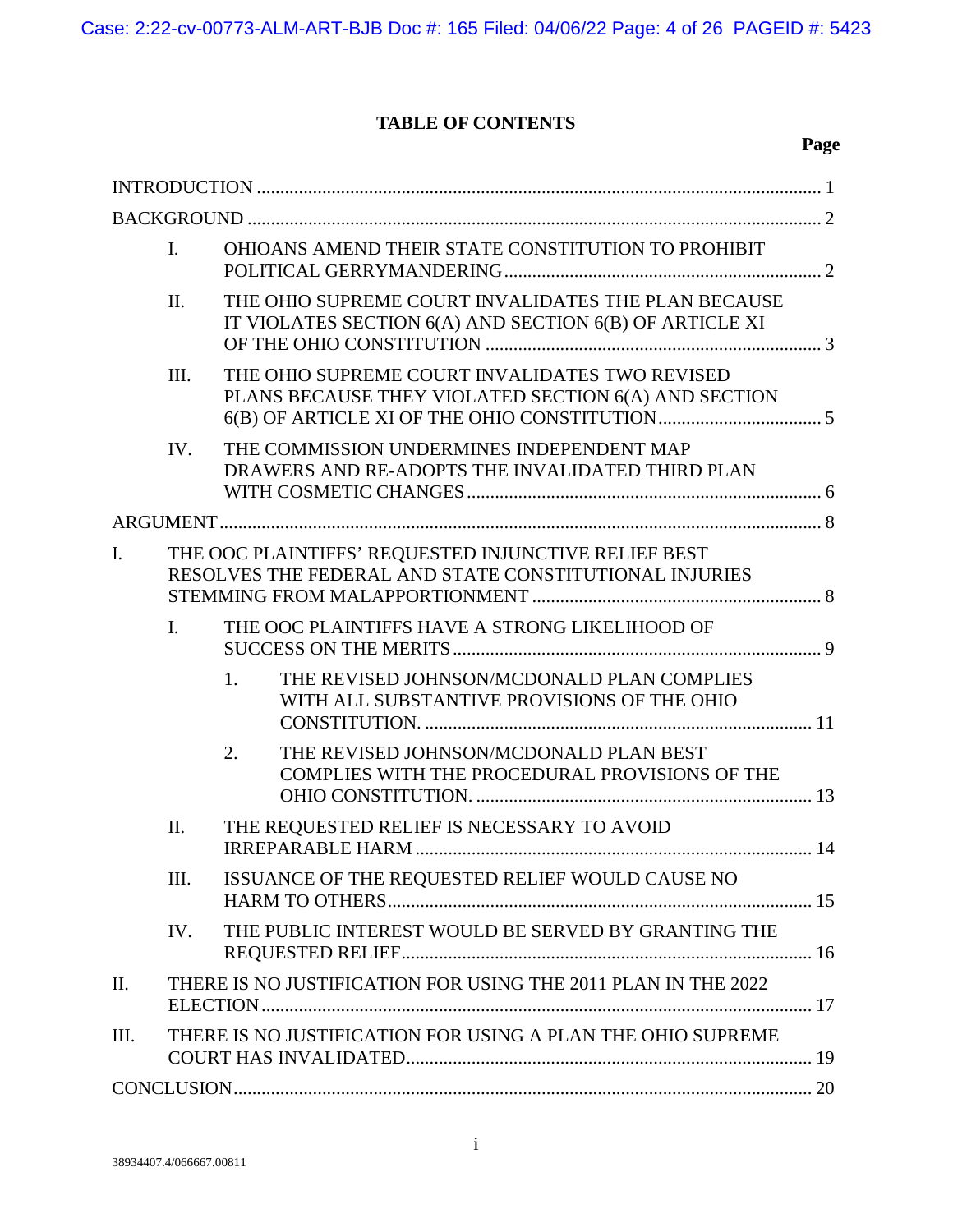#### **INTRODUCTION**

In 2015, Ohioans voted overwhelmingly to amend the state constitution, including establishing partisan fairness and proportionality standards for the state's General Assembly plan. On March 28, 2022, the Ohio Redistricting Commission ("Commission") flouted these provisions for the fourth time this cycle, enacting a plan that plainly violates the state constitution and prior orders of the Ohio Supreme Court. The Ohio Supreme Court has retained jurisdiction in ongoing state court litigation, and the OOC Plaintiffs filed objections to the March 28 Plan (Exhibit A, OOC Objections and Request for Remedies) and sought other relief to compel compliance with the Ohio Constitution. (Exhibit B, OOC Joinder in Renewed Motion for Order to Show Cause).

If the Ohio Supreme Court invalidates the March 28 Plan and there are no operative maps on April 20, 2022, the OOC Plaintiffs seek a preliminary injunction ordering the implementation of a General Assembly plan for the 2022 primary and general election. This plan should comport with federal law and the Ohio Constitution, including its partisan fairness and proportionality provisions. *See White v. Weiser*, 412 U.S. 783, 795 (1973) ("a federal district court, in the context of legislative reapportionment, should follow the policies and preferences of the State, as expressed in . . . *constitutional* provisions . . . whenever adherence to state policy does not detract from the requirements of the Federal Constitution." (emphasis added)).

With this motion, the OOC Plaintiffs submit a modified version of a General Assembly plan that was jointly produced by two independent map-drawers hired by the Commission, one identified by each party (the "Revised Johnson/McDonald Plan", Exhibit C, Gall Declaration at ¶¶ 42-46). This revised plan corrects some minor technical issues in the plan originally produced by these map-drawers (the "Johnson/McDonald Plan") and complies with both federal and state law.

1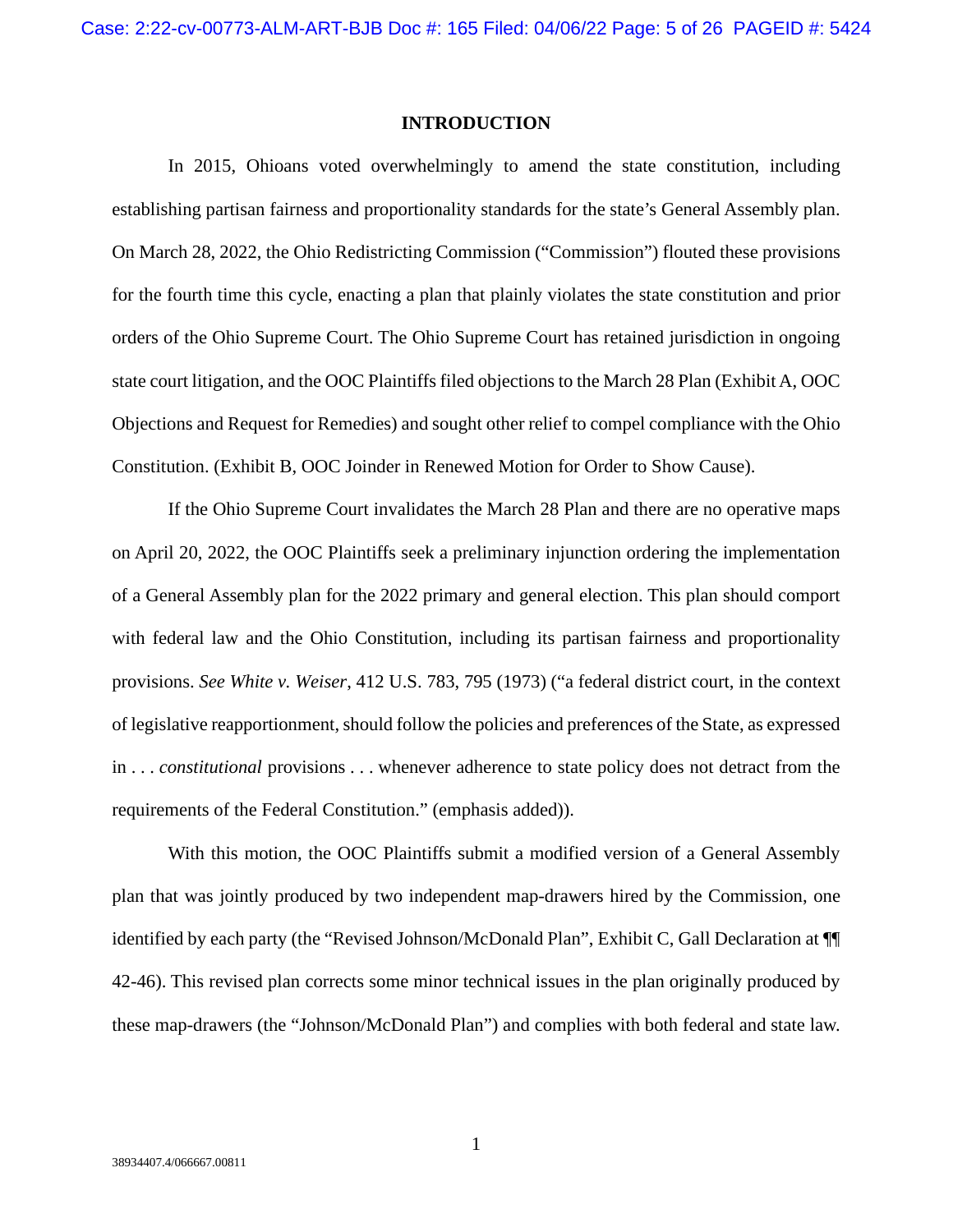The OOC Plaintiffs request that this Court order the implementation of the Revised Johnson/McDonald Plan or any substantially similar plan.

To give due respect to federal law and the Ohio constitution, this Court should reject any calls for the implementation of the prior decade's plan ("2011 Plan"). Not only is the 2011 Plan malapportioned and no easier to implement for the 2022 election than the Revised Johnson/McDonald Plan, but it was drawn before the 2015 amendments and fails to comply with numerous provisions of Article XI of the Ohio Constitution. Nor should this Court order the use of any other plan that fails to materially comply with the Ohio Constitution. Finally, this Court should give full faith and credit to the Ohio Supreme Court's rulings and reject any request to order the use of a plan invalidated by the state high court.

#### **BACKGROUND**

## **I. Ohioans Amend their State Constitution to Prohibit Political Gerrymandering**

In 2011, Ohio's General Assembly district plan was adopted by the then-operative "Ohio Apportionment Board" pursuant to a prior version of Article XI of the Ohio Constitution, which the Ohio Supreme Court ruled permitted the Board to favor or disfavor a political party during map-drawing. *See Wilson v. Kasich*, 134 Ohio St. 3d 221, 225, 981 N.E.2d 814, 820. In the wake of this decision, Ohioans sought *enforceable* rights against partisan gerrymandering. In 2014, the General Assembly adopted a joint resolution to propose amendments to Article XI, and Senate President Matthew Huffman and Senator Vernon Sykes formed Fair Districts for Ohio, an organization supporting the amendment. *See League of Women Voters of Ohio v. Ohio Redistricting Comm'n*, --N.E.3d--, 2022 WL 110261, at \*10 (Ohio Jan. 12, 2022) ("*League I*"). The organization issued literature, including a flyer stating that the amendment would bring about the following reforms: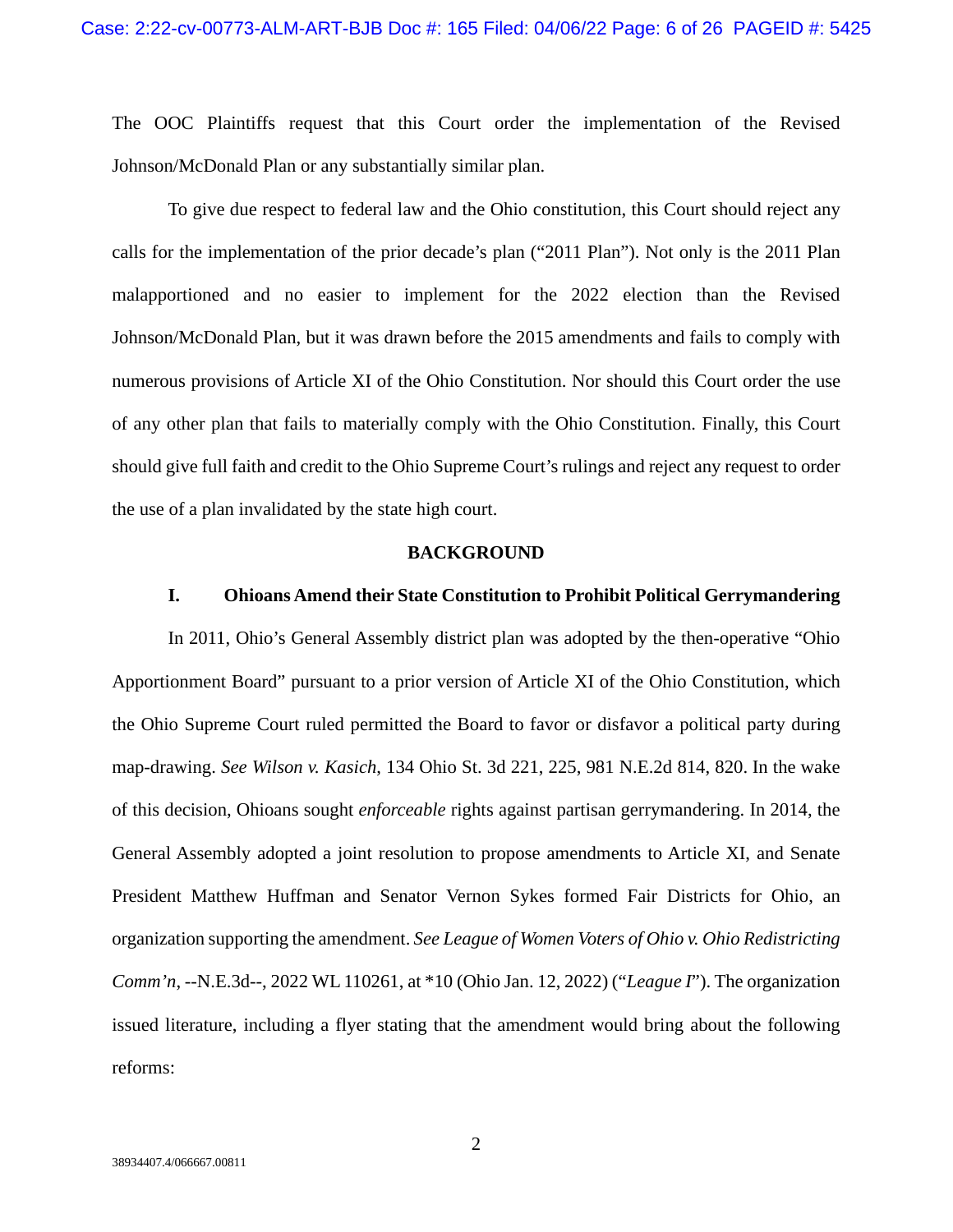#### *Fairness*

- Protects against gerrymandering by prohibiting any district from primarily favoring one political party.
- Requires districts to closely follow the statewide preferences of the voters.

### *Accountable*

 Creates a process for the Ohio Supreme court to order the commission to redraw the map if the plan favors one political party.

*Id.* In November 2015, Ohioans approved Issue 1 with more than 71 percent of the vote, *id.* at \*1; *id.* at \*4 (Brunner, J., concurring)—thereby rejected the redistricting regime that produced the 2011 plan.

Despite these significant changes, the 2021 process of enacting a General Assembly plan remained thoroughly partisan. Senate President Huffman and House Speaker Robert Cupp oversaw its creation, using their personal staffers to draw a plan. *Id.* at \*6. These partisan staff were not instructed to comply with the new fairness criteria. *Id.* at \*7. Ultimately, the Commission voted 5 to 2, along party lines, to adopt a slightly modified version of the Huffman/Cupporchestrated plan. *Id.* at \*4. Notwithstanding the 2015 amendments, this plan would have produced much the same gerrymandered results as the 2011 Plan it replaced.

## **II. The Ohio Supreme Court Invalidates the Plan Because it Violates Section 6(A) and Section 6(B) of Article XI of the Ohio Constitution**

Three separate petitioner groups—including the OOC Plaintiffs—filed suit in the Ohio Supreme Court against the Commission and its members. *League I*, at \*5-6. On January 12, 2022, the court ruled that the plan violated Section 6 of Article XI. *See generally League I*. The court acknowledged that Section 6 "speaks not of desire but of direction: the commission *shall attempt* to achieve the standards of that section." *Id.* at \*17 (emphasis in original). "If it is possible for a district plan to comply with Section 6 and [the other map-drawing requirements in Article XI], the commission must adopt a plan that does so." *Id.*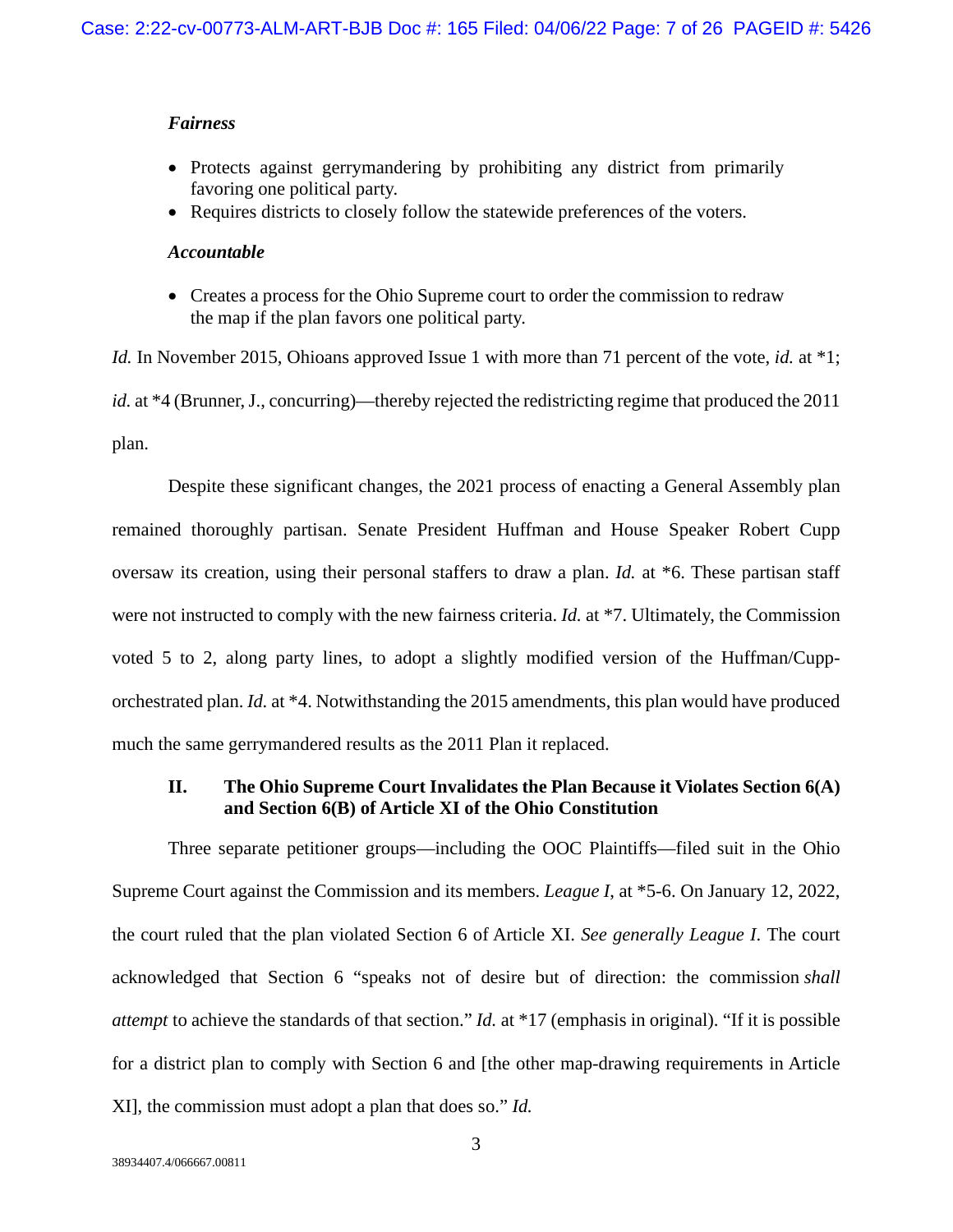With respect to Section 6(B), which requires a plan that reflects the statewide voting preferences of Ohioans, the court stated that "there is no dispute that under this methodology, which looks at votes cast in statewide elections over the relevant period, about 54 percent of Ohio voters preferred Republican candidates and about 46 percent of Ohio voters preferred Democratic candidates." *Id.* at \*22. According to the court, "the commission did not attempt to comply with the standard set forth in that section" and "even if Senate President Huffman and House Speaker Cupp had had the right target in mind, the evidence shows that they never asked the principal map drawers . . . to try to comply with Section 6." *Id.* at \*23.

With respect to Section 6(A), which prohibits drawing a plan primarily to favor or disfavor a political party, the court recognized that "[a] map-drawing *process* may support an inference of predominant partisan intent[,]" *League I*, at \*24 (emphasis added), and that "[t]he evidence here demonstrates that Senate President Huffman and House Speaker Cupp controlled the process of drawing the maps that the commission ultimately adopted." *Id.* The one-sided partisan process led to one-sided partisan results. Under the plan, "if Republican candidates won 54 percent of the statewide vote under the adopted plan, they would win 64 House seats (a supermajority)" and "with the same statewide vote-share percentage, Democratic candidates would not win even a bare majority of the House seats under the adopted plan." *Id.* at \*25. For the Senate, "the Republican candidates would win an average of 17 percent more seats than Democratic candidates for the same vote share." *Id.*

The Ohio Supreme Court concluded by stating that, "because the election cycle *should not proceed with a General Assembly-district map that we have declared invalid*, it is appropriate to issue further remedial orders in an effort to have the redistricting commission adopt a plan that complies with Article XI in time for the plan to be effective for the 2022 election cycle[,]" *Id.* at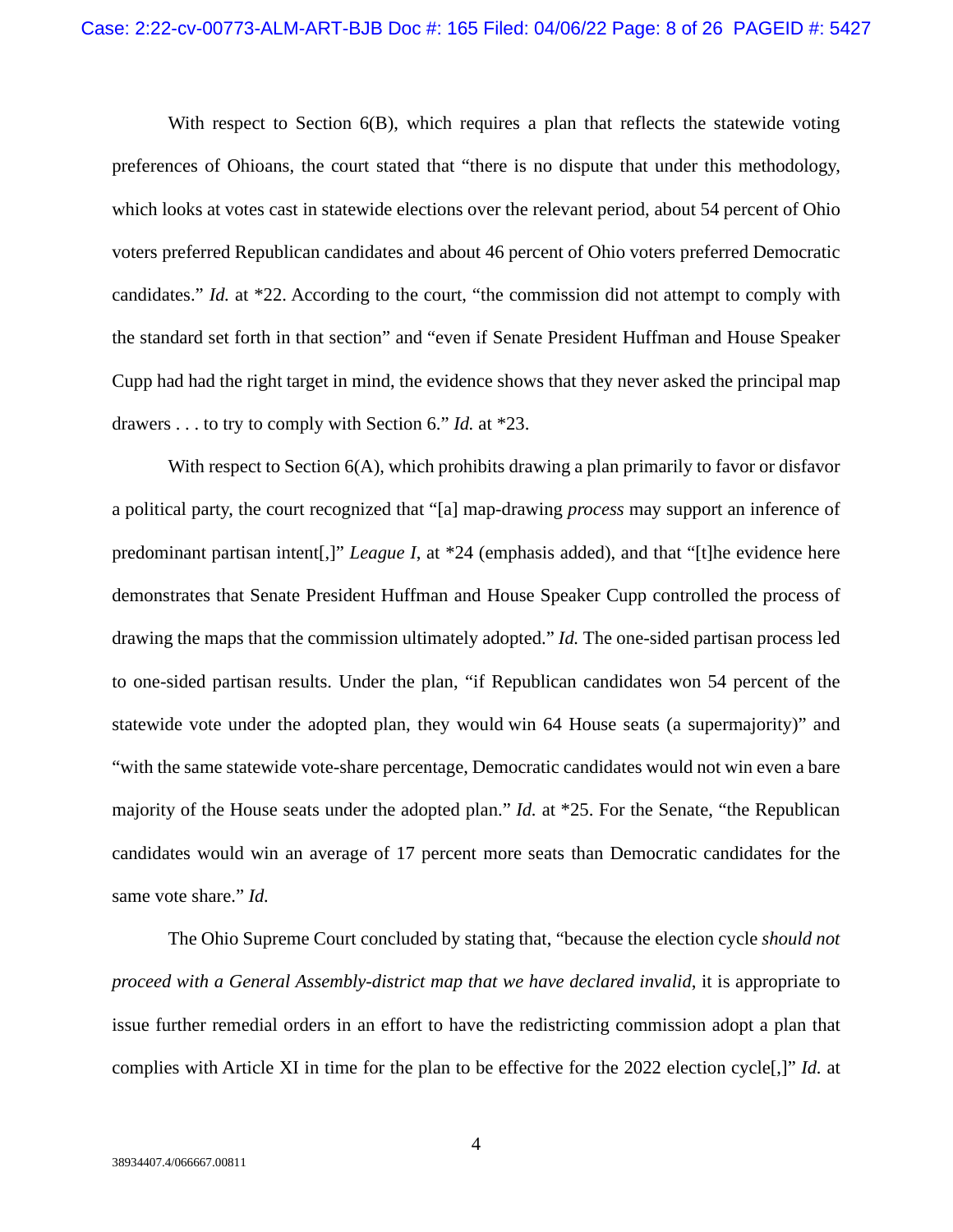\*28 (emphasis added). With that, it ordered the Commission to adopt a constitutional plan and retained jurisdiction to ensure that happened. *Id.* at \*29.

## **III. The Ohio Supreme Court Invalidates Two Revised Plans Because They Violated Section 6(A) and Section 6(B) of Article XI of the Ohio Constitution**

The three remedial processes and three revised plans that followed failed to comply with the Ohio Constitution and the Ohio Supreme Court's clear instructions. Time and again, the Ohio Supreme Court found that the Commission's work violated Section 6(A) and Section 6(B) of Article XI of the Ohio Constitution. Each plan made minor adjustments to the heavily-partisan original plan and maximized Republican advantage by creating a large number of toss-up districts for Democrats and safe districts outside the competitive range for Republicans.

During the first redraw, Republican commissioners instructed their staffers to use the "base map"—*i.e.*, the invalidated plan—as a "starting point." *League of Women Voters of Ohio v. Ohio Redistricting Comm'n*, 2022 WL 354619, at \*4 (Ohio Feb. 7, 2022) ("*League II*"). In its *League II* opinion, the court characterized this approach as "an intent to preserve as much partisan favoritism as could be salvaged." *Id.* at \*8. The large number of nominally Democratic districts that were toss-ups and lack of Republican equivalents provided further proof of intent. *Id.* The court also emphasized that it did "not read Article XI, Section 6(B) as prohibiting the creation of competitive districts," but that toss-up districts "must either be excluded from the proportionality assessment or be allocated to each party in close proportion to its statewide vote share." *Id.* at \*13. It gave the Commission ten days to generate a new plan. *Id.* at \*14.

The Commission waited eight days after the court's ruling to convene for the second redraw. *See League of Women Voters of Ohio v. State Redistricting Comm'n*, 2022 WL 803033, at \*2 (Ohio March 16, 2022) ("*League III*"). At that meeting, a Democratic plan was rejected on a party-line vote. *Id.* at \*2-3. Rather than adopting an alternative, the Commission adjourned and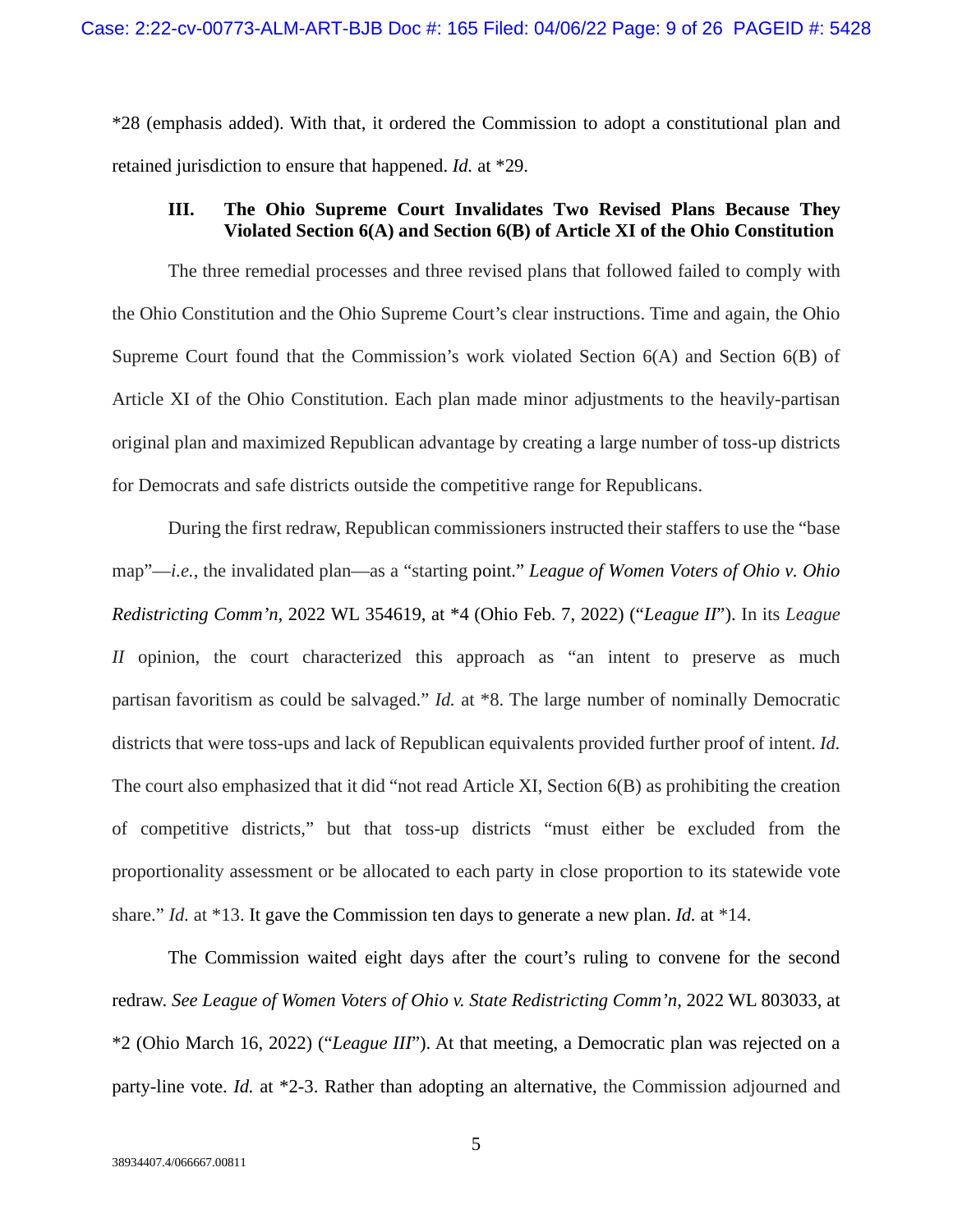declared impasse on February 18. *Id.* at \*3. That same morning, the Gonidakis Plaintiffs filed this action. ECF 1. The Ohio Supreme Court ordered the Commissioners to appear to show-cause as to why they should not be held in contempt. *League III* at \*4. Following this order, the Commission convened and passed the third plan (February 24 Plan), which, like its predecessors, was drafted with only Republican input. *Id.*

Substantively, this plan differed little from the first redraw; procedurally, its development was even worse. The Ohio Supreme Court declared it to be unlawful. *See generally League III.* Notably, the court found that the Commission's "concern for protecting incumbents is not grounded in Article XI" and it clarified that Article XI was adopted to address the "extreme disproportionality" that the 2011 Plan facilitated. *Id.* at \*9.

To avoid yet another partisan plan, the court provided procedural guidance, instructing the Commission to "retain an independent map drawer—who answers to all commission members, not only to the Republican legislative leaders—to draft a plan through a transparent process" and emphasizing that "the drafting should occur in public and the commissioners should convene frequent meetings to demonstrate their bipartisan efforts to reach a constitutional plan within the time set by this court." *Id.* at \*7, \*11. Once again, the Commission had 10 days to produce compliant maps – with explicit direction from the court that the "commission" collectively draft a plan and that it be "entirely new." *Id.* at \*11. Once again, the Commission failed.

## **IV. The Commission Undermines Independent Map Drawers and Re-adopts the Invalidated Third Plan with Cosmetic Changes**

For the third redraw, the Commission retained two outside consultants: Dr. Douglas Johnson from the National Demographics Corporation and Dr. Michael McDonald from the University of Florida. (Exhibit D, 3/23/22 Hrg Tr. at 00:53-04:55). By March 26, each independent map drawer had a House map to present. (Exhibit E, 03/26/22 Hrg Tr.). Both maps achieved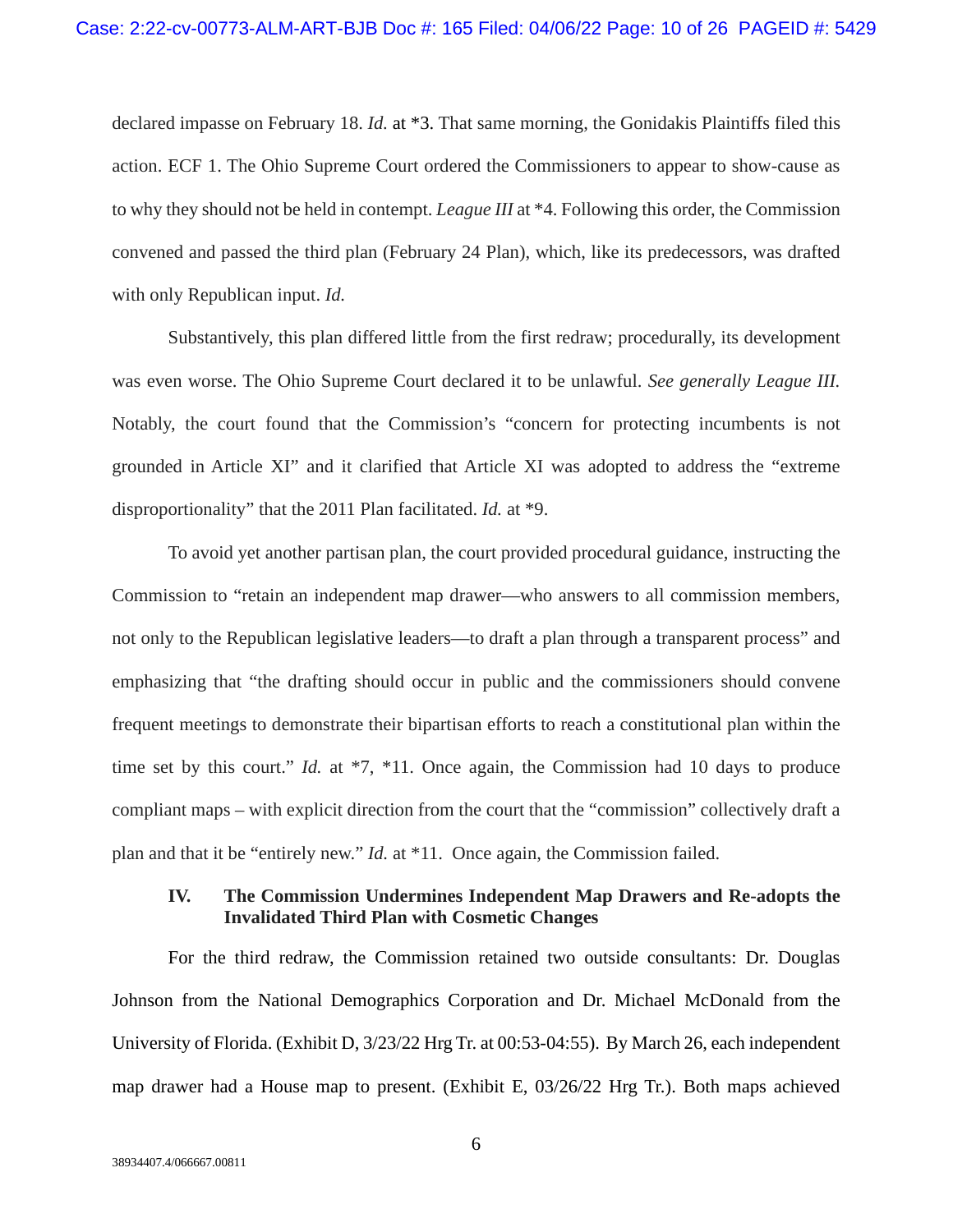proportionality—54 Republican-leaning districts and 45 Democratic-leaning districts. (*Id.* at 30:09-34:18). The independent map drawers reported that their respective maps did not have significant differences. (*Id.* at 35:39-38:00). The day before the court-ordered deadline to produce a new plan, the Commission instructed the map drawers to consider residence of non-term-limited House and Senate incumbents and avoid pairing them together.  $(03/27/22$  Mediation Statement).<sup>1</sup>

On March 27, the map drawers reported having completed Senate and House maps. (Exhibit F, 03/27/22 Hrg Tr. at 1:30-7:03). On March 28, when the Commission convened in the morning, the independent map drawers explained that they had merged their plans into one and started "cleanup" of technical defects. (Exhibit G, 3/28/22 Hrg Tr., Part 1 at 1:31-4:00). They also indicated that they would consider incumbent data as directed. (*Id.* at 8:09-18:09). When the Commission reconvened at about 4:30 p.m., the independent map drawers reported that they had nearly finished considering incumbent addresses in the House map, (Exhibit H, 3/28/22 Hrg Tr., Part 2 at 00:10-02:22), and that a complete Senate map would be available later in the day. (*Id.* at 02:22-03:16).

But Republican commissioners had other plans. Senate President Huffman stated, "I think we need a failsafe" and "I think we need something else for the Commission to be able to vote on." (*Id.* at 43:41-50:08). He moved to alter the February 24 Plan—which the Ohio Supreme Court had invalidated. (*Id.* at 43:41-50:08). Senator Sykes argued that "to distract the staff and map drawers and to divert to some other task is ridiculous [and] contrary to the directive, the spirit and the direction of the court." (*Id.* at 50:16-51:35). Leader Russo argued that, under the Ohio Supreme

<sup>&</sup>lt;sup>1</sup> Ohio Redistricting Commission, 2022-03-27 Mediation Statement – Instructions – As Adopted, https://redistricting.ohio.gov/assets/organizations/redistricting-commission/events/commissionmeeting-march-27-2022-280/2022-03-27-mediation-statement-instructions-as-adopted.pdf.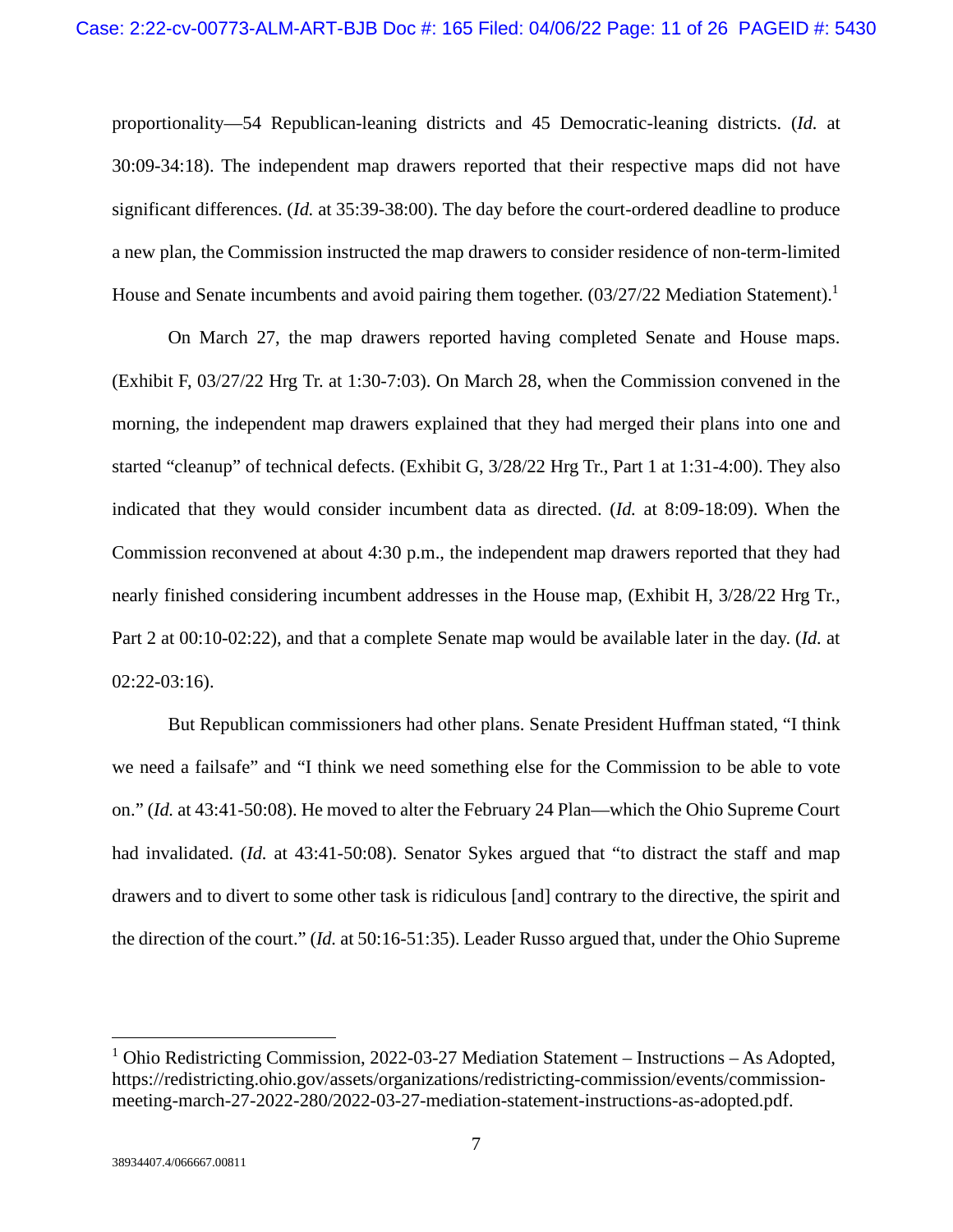Court's orders, the Commission should not use an unconstitutional plan as a starting point for enacting a new plan. (*Id.* at 54:34-55:36).

Nonetheless, the Commission approved Senate President Huffman's motion on a party-line vote, (Exhibit I, 3/28/22 Hrg Tr., Part 3 at 07:32-08:06), and diverted the Republican staff mapper from aiding Dr. Johnson to implementing superficial changes to the February 24 Plan. (Exhibit J, 3/28/22 Hrg Tr., Part 4 at 18:39-30:59). About two-and-a-half hours before the deadline, Dr. Johnson reported that he had completed the House map and needed about 45 minutes for the Senate map. (*Id.* at 00:22-03:02). Senate President Huffman argued that the Commission should "move on" and consider the tweaked February 24 Plan, despite the Ohio Supreme Court's order that the Commission produce an "entirely new" plan. (*Id.* at 10:17-11:04). The Commission adopted that plan and recessed to craft an explanatory statement. (*Id.* at 54:03-54:34). During the recess, Dr. Johnson completed the Johnson/McDonald plan and posted it to the Commission's website.<sup>2</sup>

On March 30, the Ohio Supreme Court ordered the Commission and its members to show cause why they should not be held in contempt. On April 1, OOC Plaintiffs filed renewed objections to the plan. The March 28 Plan suffers the same infirmities as the February 24 Plan.

#### **ARGUMENT**

## **I. The OOC Plaintiffs' Requested Injunctive Relief Best Resolves the Federal and State Constitutional Injuries Stemming from Malapportionment**

This Court's review focuses on the four factors that a plaintiff must establish to obtain injunctive relief: "(1) whether the movant has a strong likelihood of success on the merits; (2) whether the movant would suffer irreparable injury without the injunction; (3) whether issuance of the injunction would cause substantial harm to others; and (4) whether the public

38934407.4/066667.00811

<sup>&</sup>lt;sup>2</sup> The Johnson/McDonald Plan is available on the Commission's website and labeled "Johnson" McDonald Independent Plan 328 Final," https://redistricting.ohio.gov/maps.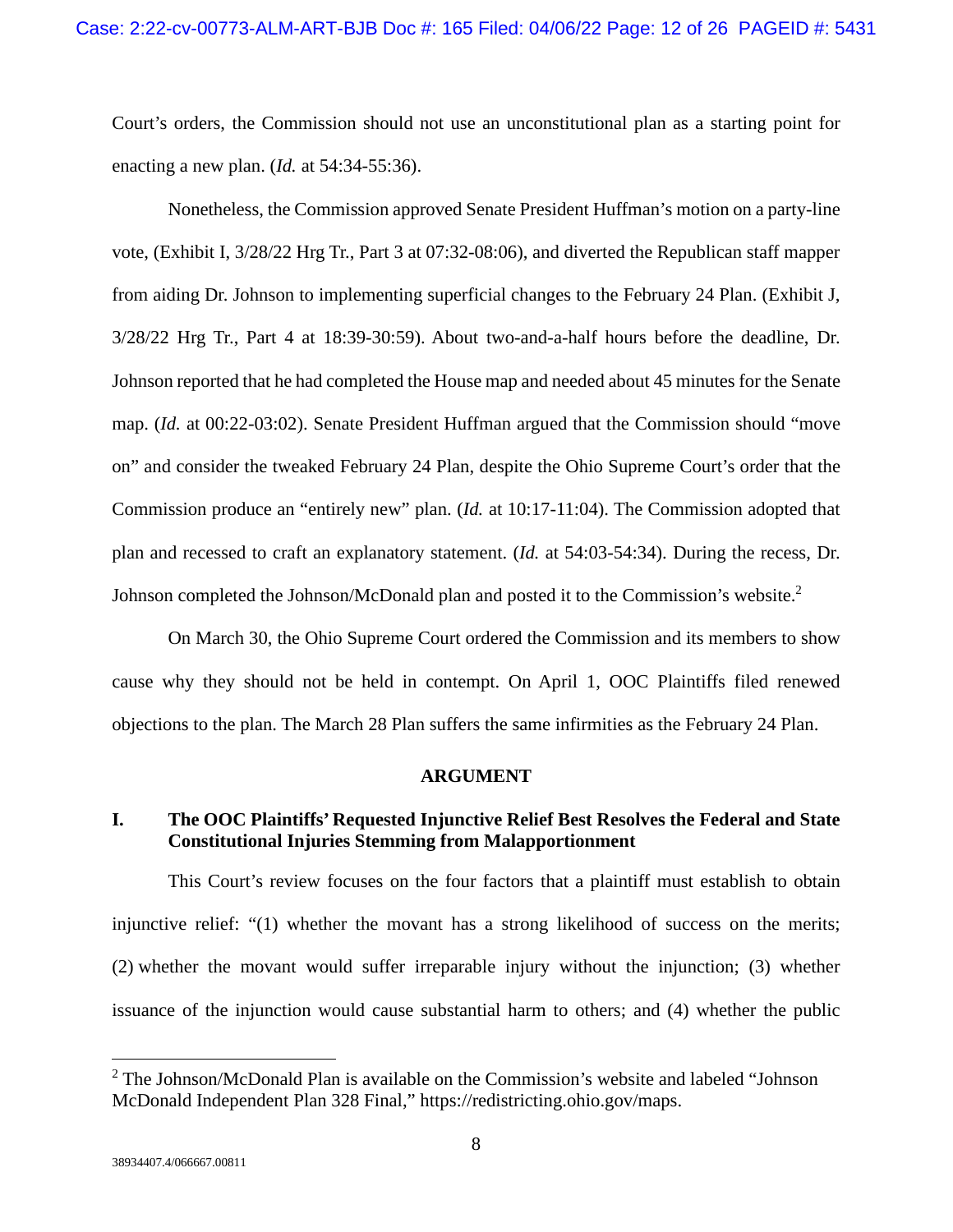interest would be served by the issuance of the injunction." *Northeast Ohio Coal. v. Husted*, 696 F.3d 580, 590-91 (6th Cir. 2012). A preliminary injunction ordering the use of the plan prepared by the independent map-drawers hired by the Commission, with or without minor adjustments to address minor technical defects, is supported by all four factors.

#### **I. The OOC Plaintiffs Have a Strong Likelihood of Success on the Merits**

Should there be no 2022 General Assembly plan in effect on April 20, 2022, the Ohio General Assembly districts will be substantially malapportioned, in violation of the OOC Plaintiffs' federal constitutional rights. The U.S. Constitution requires both chambers of a legislature to be "apportioned on a population basis," which means districts must be "as nearly of equal population as is practicable." *Reynolds v. Sims*, 377 U.S. 533, 577 (1964). The Supreme Court has established that a map with a maximum population deviation of more than 10 percent is "presumptively impermissible." *Evenwel v. Abbott*, 578 U.S. 54, 60 n.2 (2016). Applying 2020 Census data to the 2011 Plan, the maximum population deviation among House districts is 34.23 percent and among Senate districts is 25.26 percent. (Exhibit C, Gall Declaration at ¶¶ 34, 36). Moreover, 45 of 99 House districts and 13 of 33 Senate districts are beyond these permissible thresholds. (*Id.*)

Given the extent of the deviation, there can be no dispute that the 2011 Plan is malapportioned. The only question is the proper relief. It is well-established that "a federal district court . . . should follow the policies and preferences of the State, as expressed in statutory and *constitutional* provisions or in the reapportionment plans proposed by the state legislature, whenever adherence to state policy does not detract from the requirements of the Federal Constitution." *White v. Weiser*, 412 U.S. 783, 795 (1973) (emphasis added). For this reason, while a federal court "must ordinarily achieve the goal of population equality with little more than de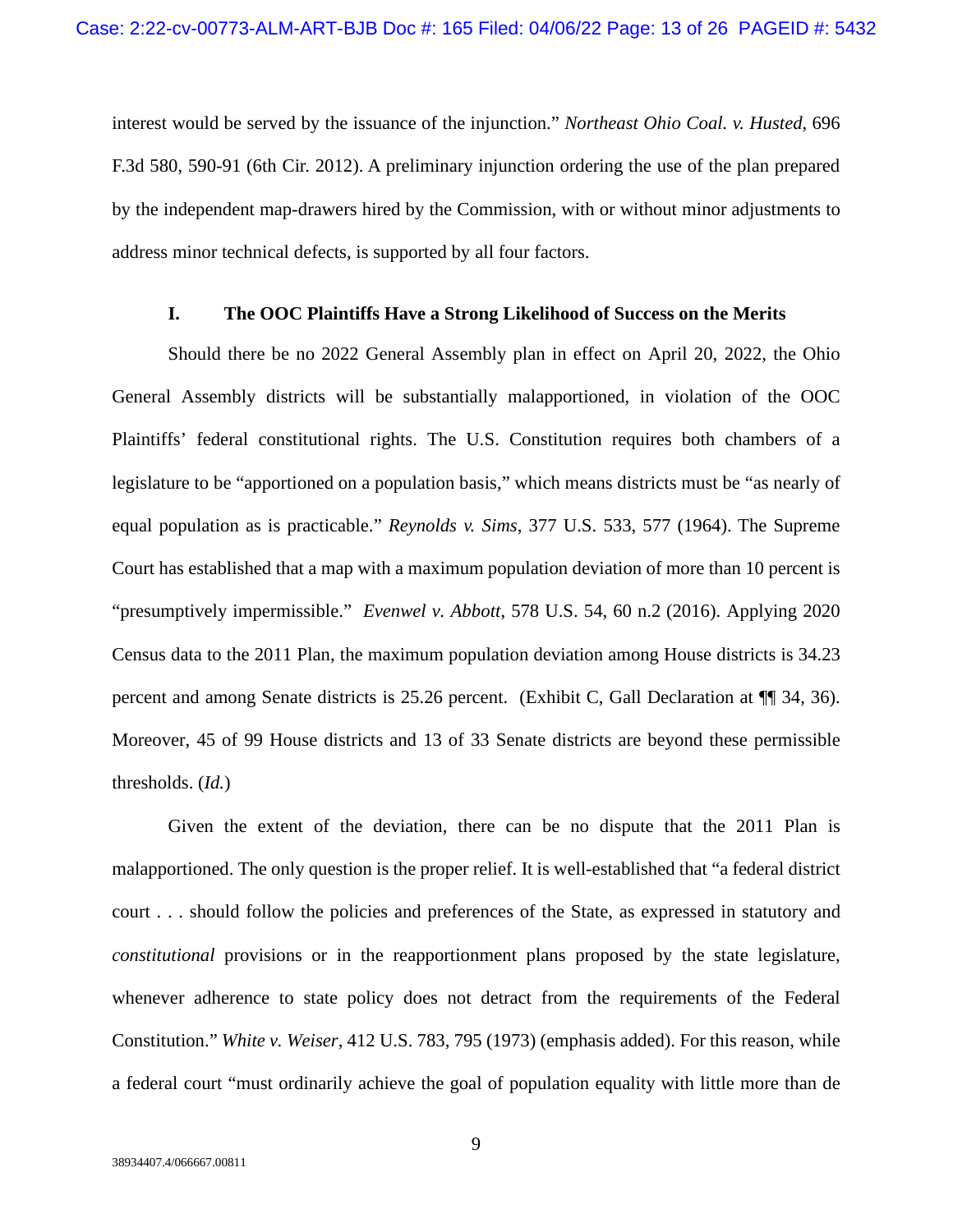minimis variation" when adopting state legislative districts, state policy considerations can be a "persuasive justification[]" for allowing greater variation. *Chapman v. Meier*, 420 U.S. 1, 26-27 (1975). "Where important and significant state considerations rationally mandate departure from [the de minimis population variation] standards," courts must explain why minimal variance cannot be achieved. *Id.* at 27. For instance, a recent three judge panel accepted a proposed map that featured a 9.44 percent variance because it adhered to county boundary rules and other codified state policies, and modified it slightly to reduce the variance to 6.72 percent. *Brown v. Jacobsen*, - -- F. Supp. 3d ---, 2022 WL 683089, at \*12-13 (D. Mont. March 8. 2022).

In Ohio, Article XI of the Ohio Constitution provides "important and significant" state policy considerations that must be considered by federal courts. Sections 3 and 4 of Article XI set out detailed, prioritized rules for allocating representation to counties based on population, splitting sub-state units of government, and permissible population deviations, among other things.<sup>3</sup> Section 6 sets out standards requiring that no plan primarily favor or disfavor a political party, that districts correspond closely to the statewide preferences of Ohio voters, and that districts be compact. The Ohio Supreme Court has given detailed guidance about the administration of both the partisan fairness and the proportionality standards. *See League I,* 2022 WL 110261; *League II,*  2022 WL 354619; *League III,* 2022 WL 803033*.* 

Both federal and state law counsel in favor of selecting the Revised Johnson/McDonald Plan put forward by OOC Plaintiffs.<sup>4</sup> Its maximum population deviation is 9.97 percent, less than the permitted 10 percent. (Exhibit C, Gall Declaration at ¶¶ 43, 45). These variances are necessary

 $3$  Notably, the Ohio Constitution allows for a full 10 percent deviation as a matter of state policy. Ohio. Const. Art. XI, Sec. 3(B)(1). Presumably, so that all other criteria can be satisfied.

<sup>&</sup>lt;sup>4</sup> This plan is available at Exhibit K and was prepared by Dr. Megan Gall, a political scientist and demographer.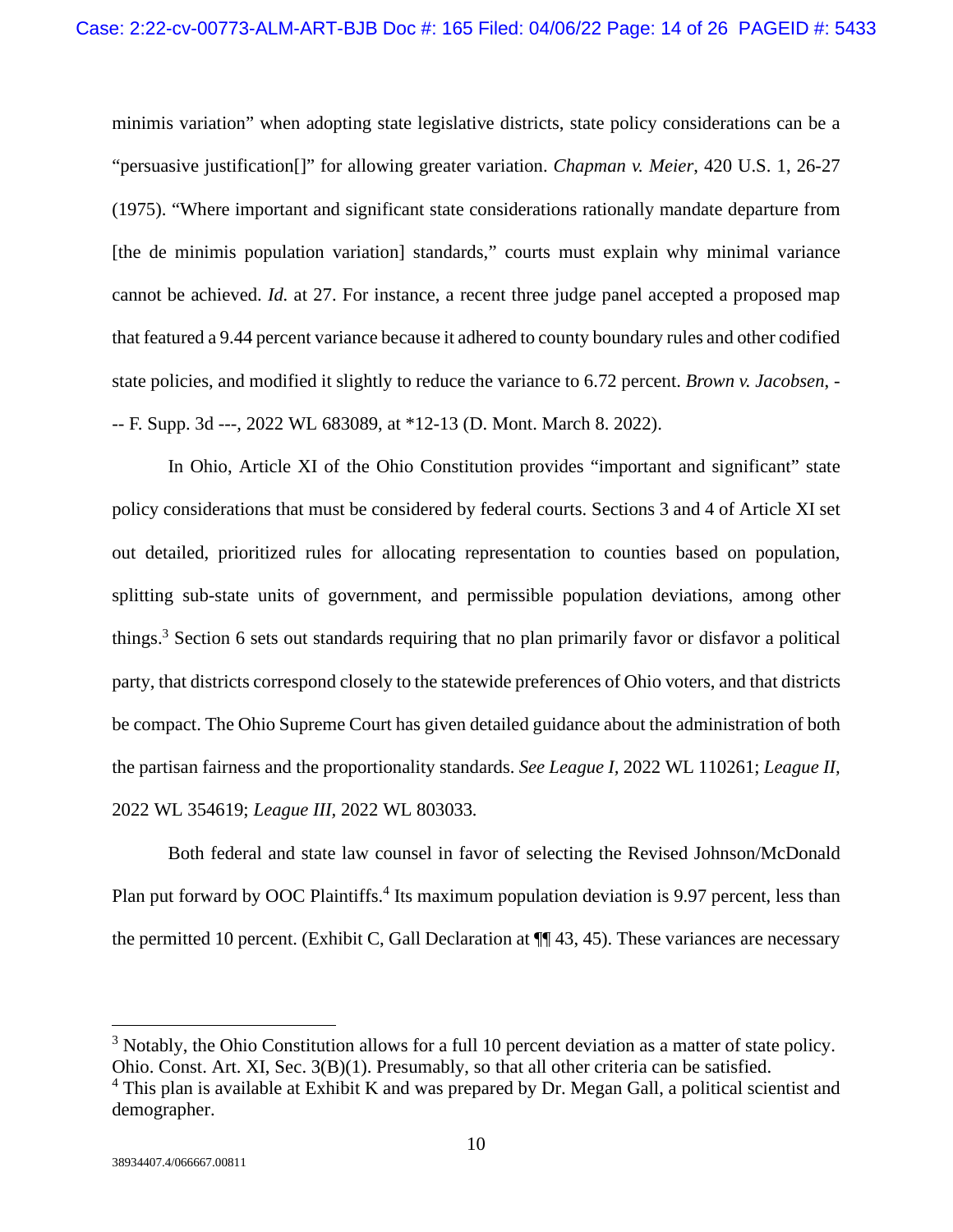and justified by "important and significant state considerations," i.e., the Ohio Constitution. As Dr. Gall explains in her expert affidavit, to comply with the constitution's line-drawing and proportionality requirements, any General Assembly district plan will need to include a maximum deviation near or at the 10 percent limit. (Exhibit C, Gall Declaration at ¶¶ 47-48). For example, Section  $3(C)(2)$  requires giving counties within the 10 percent deviation range their own House districts. According to the 2020 Census, Wayne County and Richland County are entitled to such districts, but this alone creates a deviation of at least 7 percent, without addressing any other linedrawing requirements. The Revised Johnson/McDonald Plan is also the plan that best meets Ohio's important and significant policy considerations, as reflected in the Ohio Constitution.

## **1. The Revised Johnson/McDonald Plan Complies with All Substantive Provisions of the Ohio Constitution.**

The Ohio Constitution contains exacting rules governing county, municipality, and township splits in the creation of House districts. *See* Ohio Const. Art. XI, Sec. 3. Specifically, once the ideal population is calculated, House districts are allocated to populous counties and splits of municipalities, and townships are minimized based on permissible deviations from the ideal population. Ohio Const. Art. XI, Sec. 3(C)(1); (C)(2); (D)(1)(c); (D)(2). Section 4 of Article XI provides similar instructions for the combination of House districts into Senate districts. Ohio Const. Art. XI, Sec. 4(B)(1). The Revised Johnson/McDonald plan complies with all provisions of Sections 3 and 4. (Exhibit C, Gall Declaration at ¶¶ 23-28). Indeed, Dr. Gall made minor alterations to the Johnson/McDonald plan specifically to resolve any lingering technical issues and ensure compliance with the allocation of district and sub-state unit split rules. (*Id.* at  $\P$  23-26).

The Revised Johnson/McDonald plan also complies with Section 6 of Article XI, which imposes three additional requirements for legislative maps: proportionality, partisan fairness, and compactness. These provisions are mandatory unless it is "impossible" to achieve them while also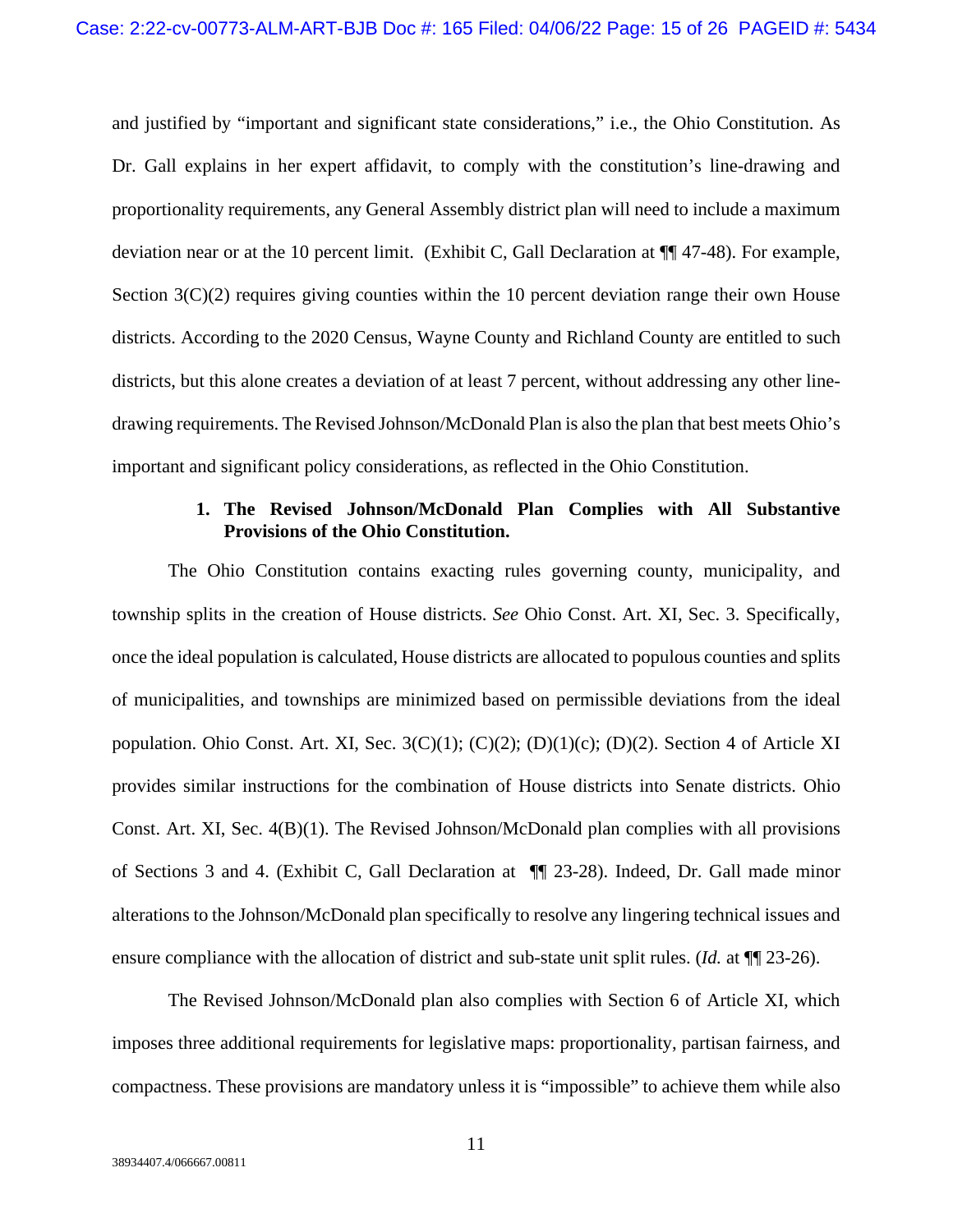following the map drawing requirements laid out in the rest of Article XI. *League I*, 2022 WL 110261 at \*17. Section 6(B) requires General Assembly districts that "favor each political party" to "correspond closely to the statewide preferences of the voters of Ohio" as determined by statewide races over the course of the prior decade. Ohio Const. Art. XI, Sec. 6(B). Over that stretch, 54 percent of Ohioans voted for Republicans and 46 percent for Democrats in statewide elections. *League I*, 2022 WL 110261 at \*23. The proportion of districts favoring each party in the Revised Johnson/McDonald plan matches that split nearly perfectly with 55 percent of districts favoring Republicans and 45 percent, Democrats, when toss-up districts are included. (Exhibit L, Latner Declaration, Tables 5  $\&$  6). Further, this plan allocates toss-up districts evenly across the parties, *id*., thereby avoiding constitutional infirmities in plans rejected by the Ohio Supreme Court. *See League III*, 2022 WL 803033 at \*9. This plan performs better than any of the maps produced by the Commission (Exhibit L, Latner Declaration at ¶ 34) and will produce proportional results that correlate closely to the preferences of Ohio voters across a variety of foreseeable election scenarios.

The Revised Johnson/McDonald Plan also comports with Section 6(A), which forbids plans that are "drawn primarily to favor or disfavor a political party." Ohio Const. Art. XI, Sec. 6(A). In applying this rule, the Ohio Supreme Court has looked to the intent of the map-drawers as evidenced by whether the map-drawing process was "one-sided," reflecting only the input of one political party, *League III*, 2022 WL 803033 at \*7, as well as measures of "partisan asymmetry" as established in the political science literature. *Id.* at \*8. The record is clear that the Johnson/McDonald Plan was not produced to favor or disfavor a political party. It was produced jointly by two independent map drawers hired by the Commission, one selected by the Democratic commissioners and one selected by the Republican commissioners. They drew the plan publicly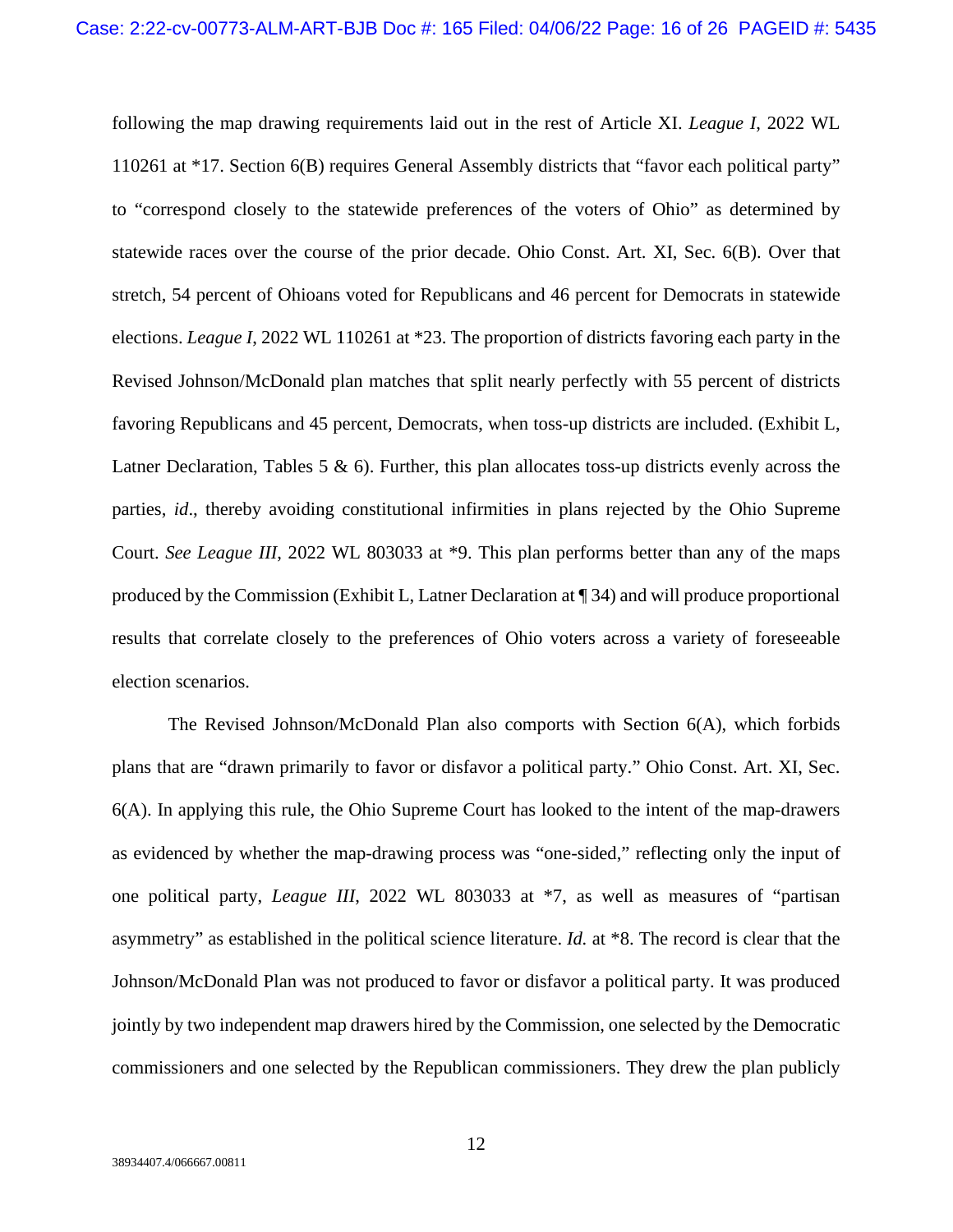and they incorporated input into the plan from the Commission as a whole, along with individual commissioners. (*See, e.g.*, Ground Rules for Map Drawers).<sup>5</sup> Dr. Gall made only minor revisions to the Johnson/McDonald plan to resolve a handful of technical discrepancies. (Exhibit C, Gall Declaration). Unsurprisingly, the Revised Johnson/McDonald Plan is highly symmetrical and lacks any indicia of partisan favoritism, in contrast to the maps produced by the Commission. (Exhibit L, Latner Declaration at  $\P$  50).<sup>6</sup>

## **2. The Revised Johnson/McDonald Plan Best Complies with the Procedural Provisions of the Ohio Constitution.**

The Johnson/McDonald Plan also comes closer than any other to meeting the procedure laid out in Section 1 of Article XI of the Ohio Constitution, which requires "the commission," as an entity, to produce a plan, with the input of both Republican and Democratic commissioners. Art. XI, Section 1(C); *see also League III,* 2022 WL 803033 at \*7 (Commission has an "Article XI duty to draft a plan, not to simply adopt one drafted by legislative staff at the direction of members of one political party" and rejecting that "members of one political party alone may draw the plan."). While the Johnson/McDonald Plan was not adopted, it was produced by mappers picked by the Commissioners who provided input and guidance over the course of several days.

Nor is the Commission's decision to enact a different plan in lieu of the Johnson/McDonald Plan an indicator of legitimate state policymaking that should be given deference given the

<sup>5</sup> Ohio Redistricting Commission, Commission Meetings (March 24, 2022), Ground Rules for Map Drawers, https://redistricting.ohio.gov/meetings.

<sup>&</sup>lt;sup>6</sup> The Ohio Supreme Court has rejected the Commission's arguments that drawing a proportional and symmetrical plan constitutes gerrymandering in favor of Democrats, in violation of the Ohio Constitution. *See League II,* 2022 WL 354619 at \*13 ("[W]e reject the suggestion that our order constitutes a mandate to gerrymander to create Democratic-leaning districts. This suggestion implies that neither the September 2021 plan nor the revised plan were Republican-favoring gerrymanders. The evidence demonstrates otherwise. Throughout the process, the Republican map drawers refused to expressly work toward a 54 to 46 percent partisan share. Yet that is not a 'superficial ratio,' a 'Democratic ratio,' or an 'arbitrary percentage,' as one commissioner cavalierly dismissed it.").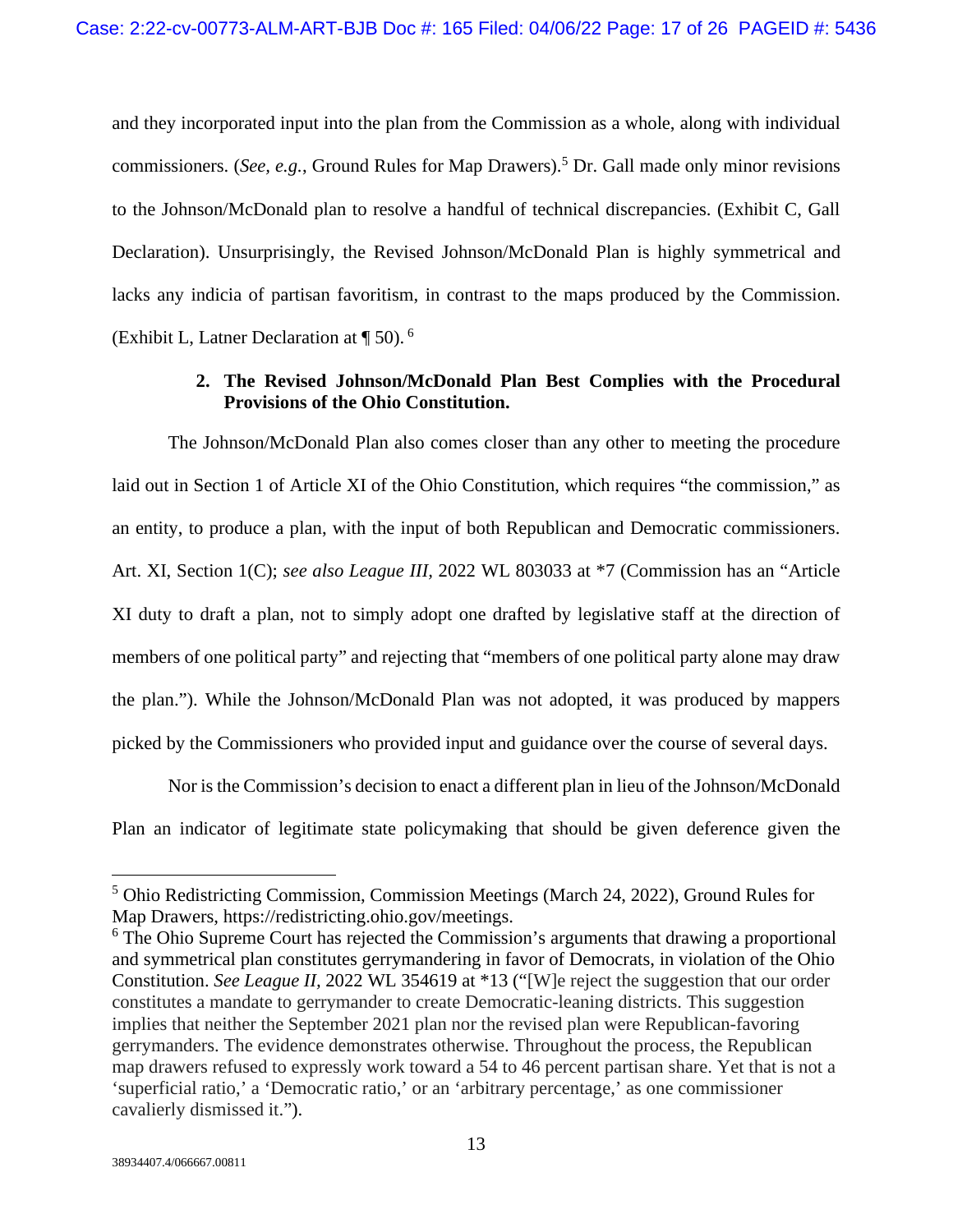unconstitutionality of its actions. *See White*, 412 U.S. at 797 (instructing courts to "defer to state policy in fashioning relief only where that policy is consistent with constitutional norms and is not itself vulnerable to legal challenge"); *Graves v. Barnes*, 446 F. Supp. 560, 564 (W.D. Tex. 1977) (reasoning that it is "only to the extent that the present plan demonstrates a legitimate state policy that it enjoys that privileged review"). Instead of adopting or refining the Johnson/McDonald Plan, the Commission defied the Ohio Supreme Court's ruling that instructed the Commission to draw an "entirely new" map that met all requirements of the Ohio Constitution. *League III*, 2022 WL 803033, at \*11. While Dr. Johnson worked to finish the plan, the only Republican staff mapper stopped providing guidance to Dr. Johnson and instead turned his attention to tweaking the February 24 Plan. (Exhibit J, 3/28/22 Hrg Tr., Part 4 at 18:39-30:59) Ultimately, the Commission defied the Ohio Supreme Court's ruling forbidding the use of the February 24 Plan as a starting point and the minor modifications failed to remedy the Section 6 violations. Because this does not reflect legitimate state policy, the Commission's decision to forego the Johnson/McDonald Plan in favor of gerrymandered maps is not entitled to deference.

#### **II. The Requested Relief Is Necessary to Avoid Irreparable Harm**

The OOC Plaintiffs have also established that "in the absence of a preliminary injunction, [they are] likely to suffer irreparable harm before a decision on the merits can be rendered." *Winter v. NRDC, Inc.*, 555 U.S. 7, 22 (2008) (citation and internal quotation marks omitted). The Secretary of State has represented that a General Assembly plan for the 2022 election needs to be ordered by April 20, 2022, for the primary to proceed in an orderly fashion. Without the relief sought by the OOC Plaintiffs—an order imposing a plan that complies with federal law and the Ohio Constitution, including its protections against partisan gerrymandering—the OOC Plaintiffs will suffer irreparable constitutional injuries.

14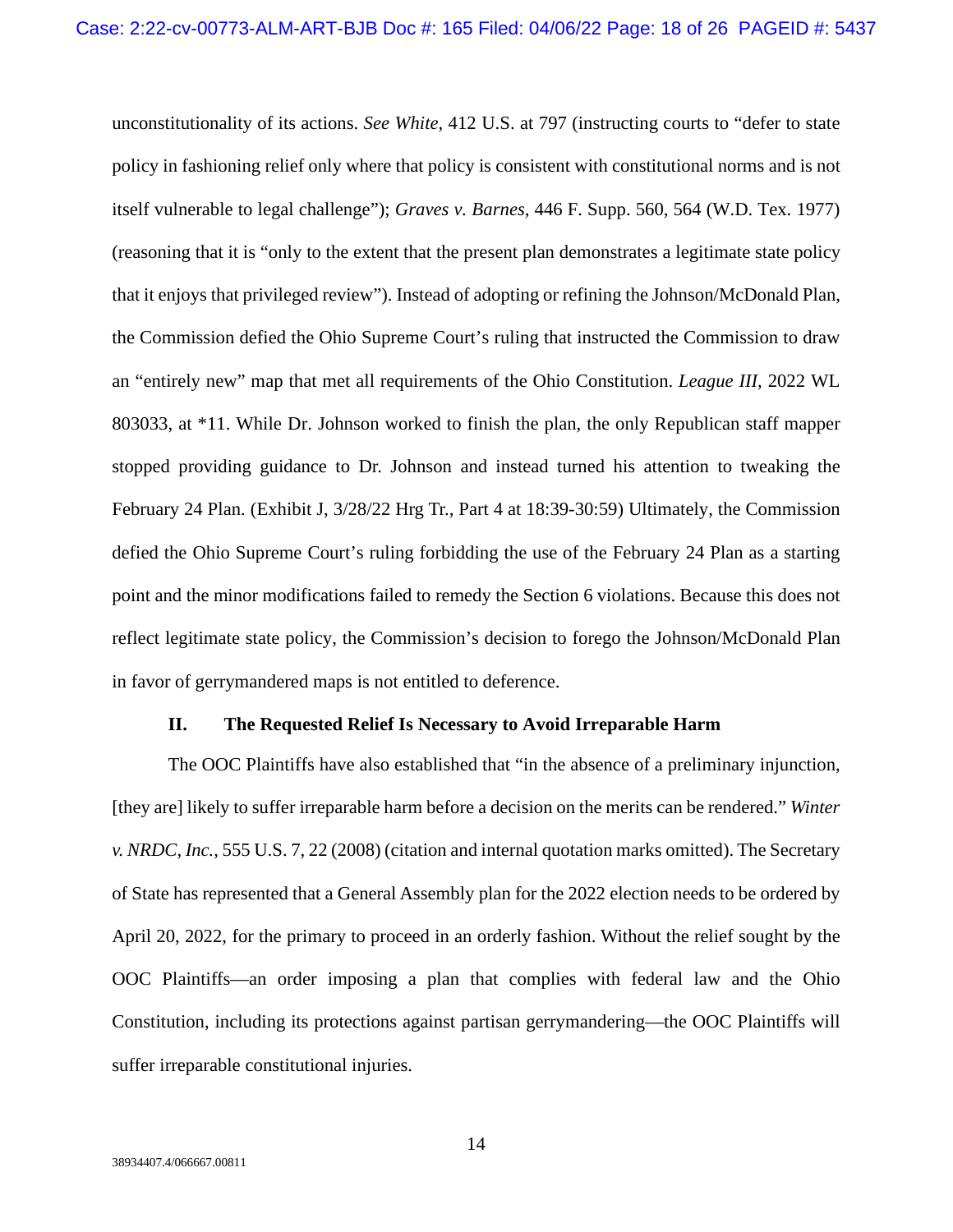The relief requested by the OOC Plaintiffs protects them from voting under a malapportioned plan that would deny their federal constitutional right to "an equally effective voice in the election of members of [the] state legislature." *Reynolds*, 377 U.S. at 565; *see also Brown v. Kentucky Legislative Rsch. Comm'n*, 966 F. Supp. 2d 709, 724–25 (E.D. Ky. 2013) ("Plaintiffs have shown that legislative malapportionment has and continues to cause them irreparable injury in the form of vote dilution, for which there is no remedy at law"). The requested relief also protects the OOC Plaintiffs' rights under the 2015 amendments to the Ohio Constitution, which created cognizable state-law interests in fair districts that closely correspond with the statewide preferences of Ohio voters—and which were adopted in a direct repudiation of the gerrymandered 2011 Plan. *See* Ohio Const. Art. XI, Sec. 6; *League I*, 2022 WL 110261.

Absent the requested relief, lawmakers elected in malapportioned and/or gerrymandered districts will set policy and make budgetary and other decisions with negative long-term consequences for the interests of the OOC Plaintiffs. (*See* Exhibit L, Latner Declaration at ¶¶ 20- 22 (detailing research about the harms to democracy from gerrymandered districts); Exhibit M, Declaration of Molly Shack, ¶¶ 5-10; Exhibit N, Declaration of Chris Tavenor, ¶¶ 9-13; Exhibit O, Declaration of Mikayla Lee, ¶¶ 4-7, 9). Moreover, even if constitutionally compliant maps are drawn ahead of 2024, state senators elected from districts that violate the federal or state constitution in 2022 will hold office until 2026. *See* Ohio Const. Art. II, Sec. 2 (setting four-year terms for senators); Art. XI, Sec. 5 (requiring the assignment of senators whose terms have not yet expired to newly drawn districts).

#### **III. Issuance of the Requested Relief Would Cause No Harm to Others**

OOC Plaintiffs' requested relief gives effect both to federal rights and to the Ohio Constitution. No Ohio voters have a legal interest in continued malapportionment or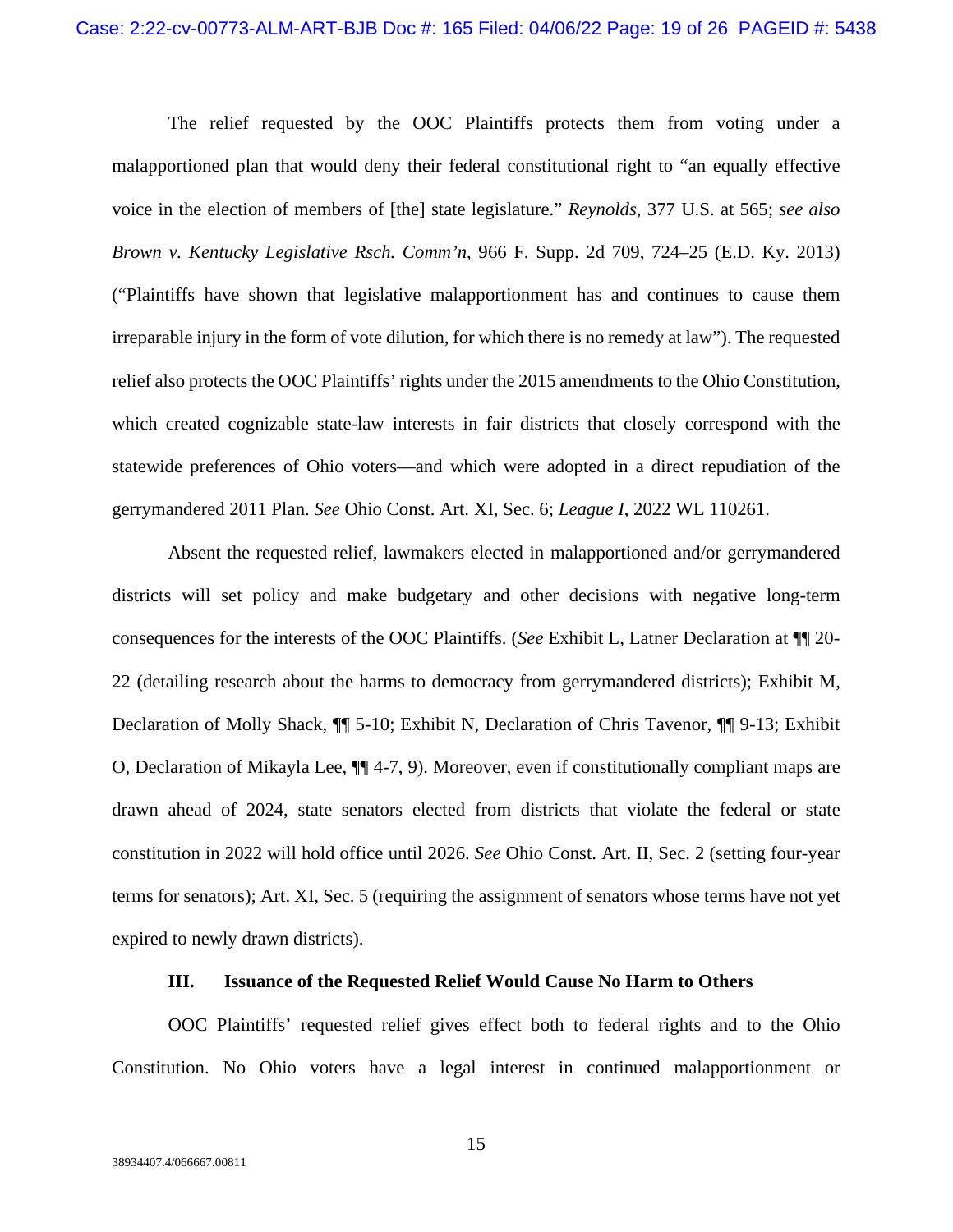gerrymandering; indeed, the 2015 amendments to Article XI are precisely to the contrary. The implementation of the Revised Johnson/McDonald Plan would also have no greater impact on election administration than would that of any other plan. It is undisputed that the primary election cannot go forward on May 3, 2022, given the Commission's repeated failure to enact a constitutional General Assembly plan. ECF No. 97 (Notice of Issuance of Ohio Secretary of State Directive 2022-31); ECF No. 150, 3/30/22 Hr'g Tr. at 13:20–14:17. Whatever plan this Court orders, Ohio will need to administer a separate election on August 2, and take the same administrative steps to prepare counties, and voters, for the election. Except for the Commission's third plan, which was previously submitted to county election boards for implementation prior to being invalidated, each of the plans would require election officials to take the same steps to be implemented, including reprogramming their voter registration systems and reopening filing periods for candidate petitions. ECF No. 150, 3/30/22 Hr'g Tr. at 87:1–17.

#### **IV. The Public Interest Would Be Served by Granting the Requested Relief**

The public interest is served by ordering use of the Revised Johnson/McDonald Plan because it meets federal constitutional requirements and comports with the Ohio Constitution, including the amendments passed overwhelmingly in 2015, to the maximum extent possible. Moreover, failure to impose a plan that comports with the 2015 amendments would create perverse incentives for the Ohio Redistricting Commission to flout constitutional requirements it does not wish to implement, using the federal courts to make an end run around the Ohio Constitution and its prescribed remedies for unconstitutional maps.

Even absent Ohio's clear policy interests in a proportional and unbiased plan, the Revised Johnson/McDonald Plan also forwards prudential interests in "judicial neutrality." *Prosser v. Elections Bd.*, 793 F. Supp. 859, 867 (W.D. Wis. 1992). These exist because "[j]udges should not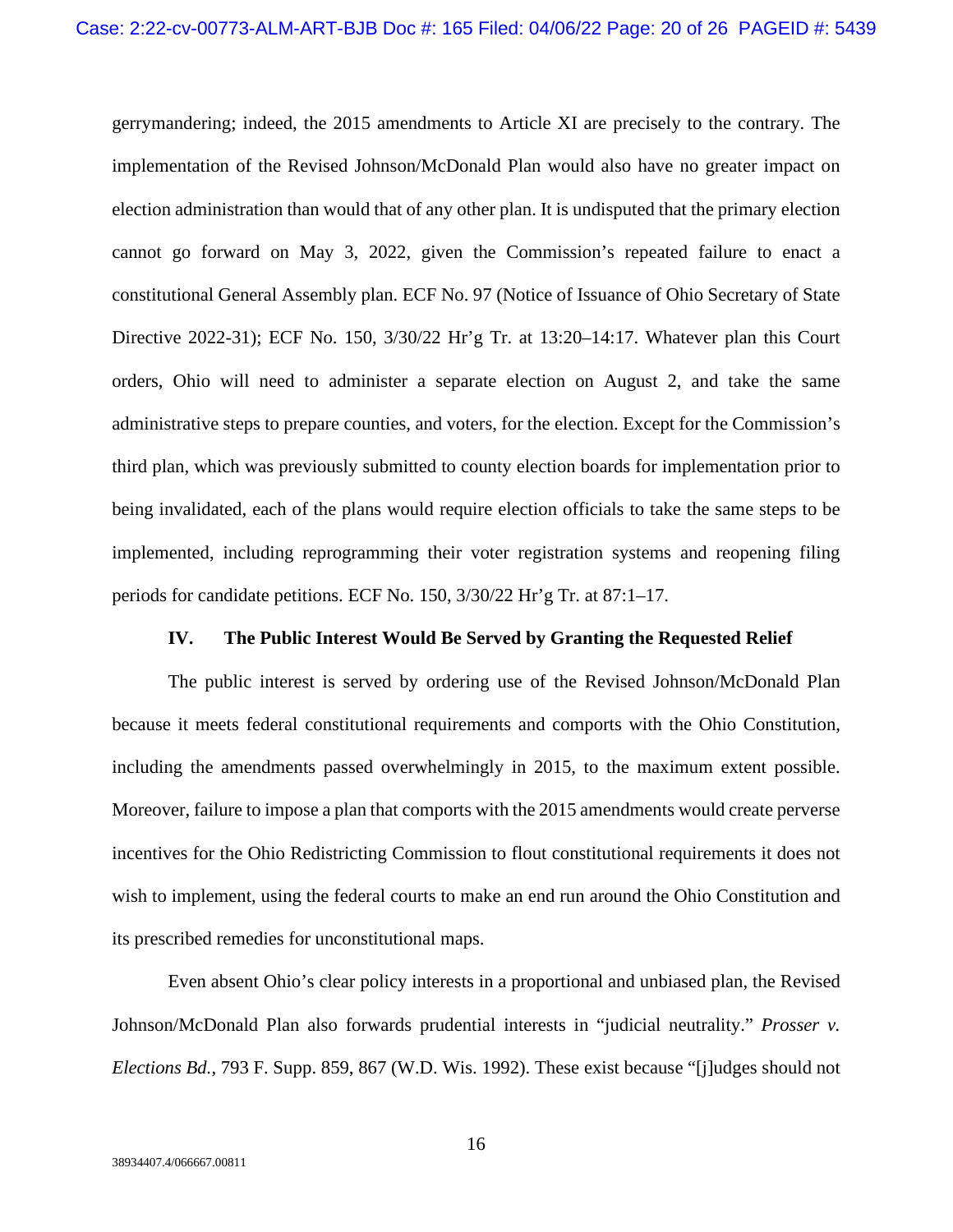select a plan that seeks partisan advantage—that seeks to change the ground rules so that one party can do better than it would do under a plan drawn up by persons having no political agenda." *Id.* Indeed, federal courts have rejected districts where partisan interests and political goals rather than legitimate interests motivated population deviations. *See Larios v. Cox*, 300 F. Supp. 2d 1320, 1352-53 (N.D. Ga.), *aff'd*, 542 U.S. 947 (2004).

The OOC Plaintiffs' proposed remedy satisfies all legal requirements. To the extent the Court orders the use of a different plan, it should satisfy these requirements as well or better.

## **II. There is No Justification for Using the 2011 Plan in the 2022 Election**

There is no justification for imposing Ohio's malapportioned 2011 Plan for the 2022 election. The U.S. Supreme Court has, at times, allowed lower courts to order elections under plans that violate the equal population doctrine, but "[n]ecessity has been the motivating factor in these situations." *Upham v. Seamon*, 456 U.S. 37, 44 (1982). Specifically, there can be "certain circumstances, such as where an impending election is imminent and a State's election machinery is already in progress" that may justify a court withholding relief even when an apportionment is invalid. *Reynolds*, 377 U.S. at 585.

Such circumstances and necessity are not present here. As of the time of this filing, a revised date has not been set for a General Assembly primary election. However, the primary cannot go forward on May 3, 2022. ECF No. 150, 3/30/22 Hr'g Tr. at 13:20–14:17. Neither the Ohio Supreme Court nor lawmakers have set a new election schedule. In other words, Ohio's election machinery is not in progress and no impending election is imminent. Nor is there any administrative advantage to implementing the 2011 Plan over one than complies with federal and state law. *Id.*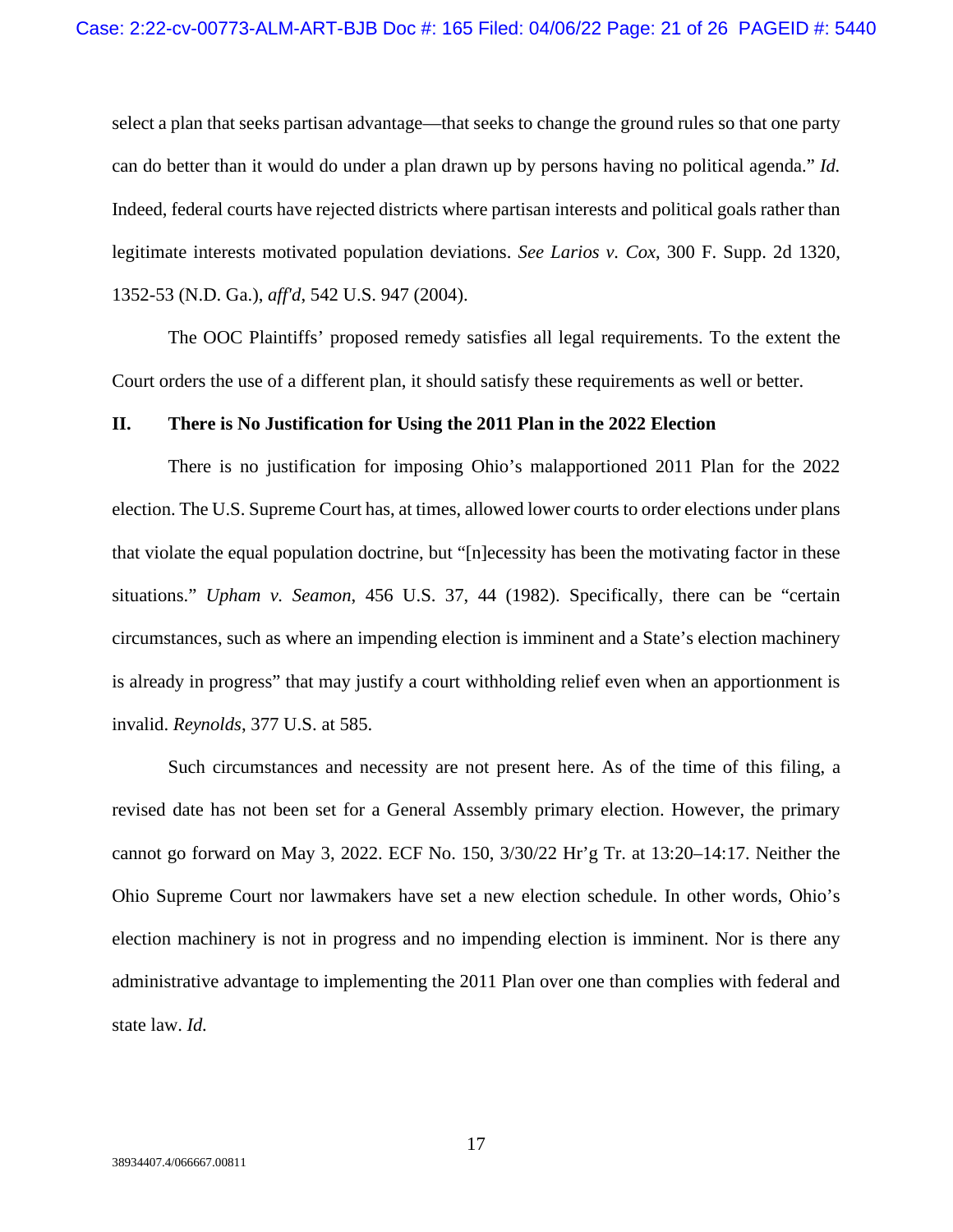These facts clearly distinguish the present situation from instances where states were permitted to use malapportioned plans. Most recently, in *Pileggi v. Aichele*, a federal judge permitted Pennsylvania's 2012 election to proceed under the prior decade's maps after the Pennsylvania Supreme Court had struck down newly drawn districts and ordered the 2001 plan to remain in effect because the election process had "already begun." 843 F. Supp. 2d 584, 593-95 (E.D. Pa. 2012). There, the court found "no reasonable alternative . . . but to allow the elections to proceed under the 2001 Plan." *Id.* at 596. That court noted other key distinctions: there had been no breakdown of the redistricting process and "no indication that the Commonwealth [had] adamantly refused to comply with constitutional mandates and court orders." *Id.* at 594. In sharp contrast, the Commission has passed four unconstitutional General Assembly plans in short order, defying clear instructions from the Ohio Supreme Court.

Use of the 2011 Plan would also violate Article XI of the Ohio Constitution—and the will of Ohioans who voted overwhelmingly in 2015 to amend the constitution. The 2011 Plan was enacted by a different body (the then-existing Apportionment Board), with a different process, using different criteria than what currently exists in the Ohio Constitution. Indeed, the 2011 plan that the Apportionment Board enacted was one of the most gerrymandered plans in the nation (Exhibit L, Latner Declaration at ¶ 33) and Ohio voters overhauled Article XI in 2015 specifically to prevent another such plan from ever going into effect. The 2011 Plan complies neither with the line-drawing requirements of Sections 3 and 4 of Article XI (Exhibit C, Gall Declaration at ¶ 22), nor with the proportionality and partisan fairness provisions of Section 6 (Exhibit L, Latner Declaration at  $\P$  11-12), nor with the procedural requirements in Section 1 of Article XI as outlined in *League III*.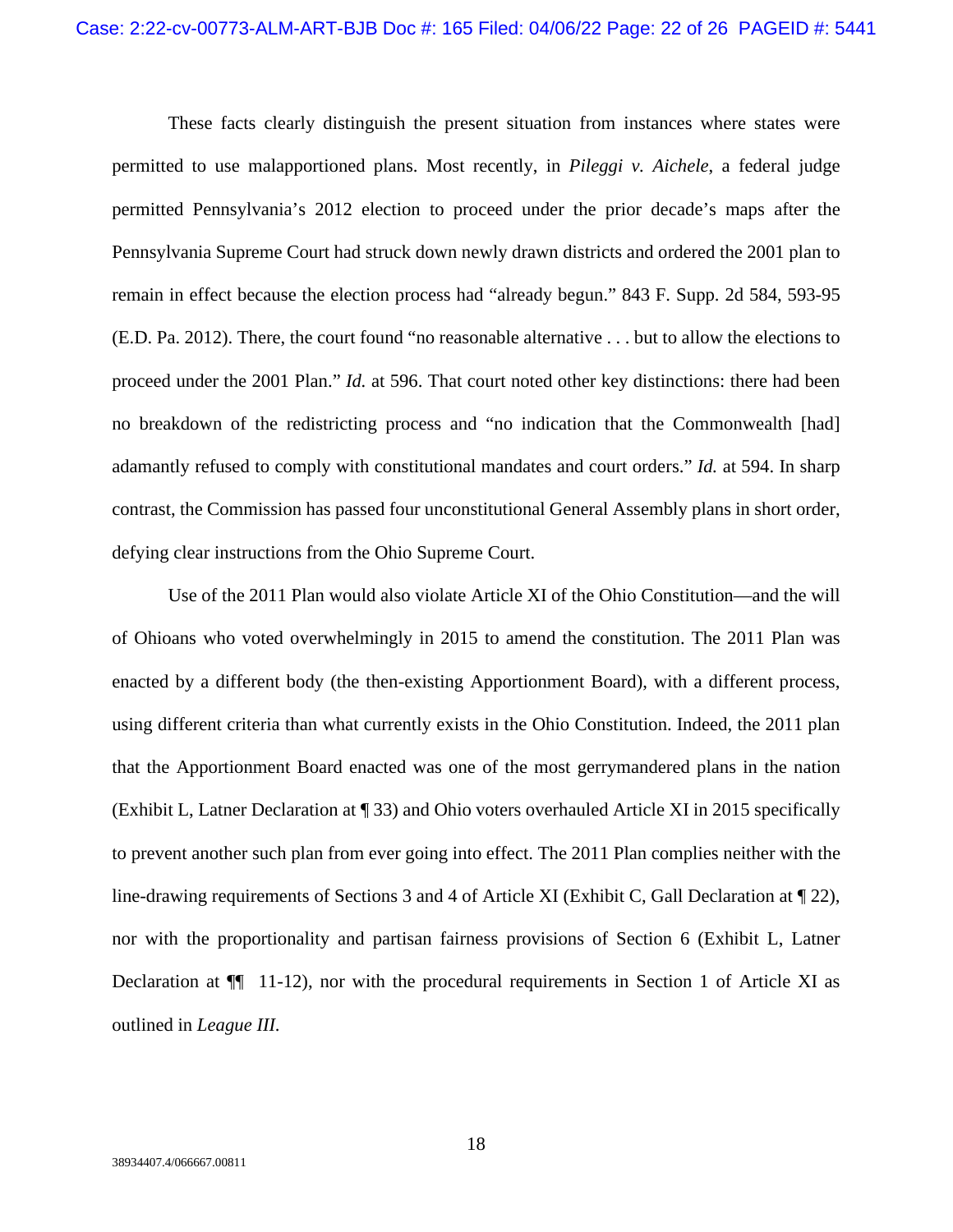#### **III. There is no Justification for Using a Plan the Ohio Supreme Court has Invalidated**

There is likewise no justification for ordering the use of any plan passed by the Ohio Redistricting Commission that has been invalidated by the Ohio Supreme Court on or before April 20. Doing so would be inconsistent with giving full faith a credit to the Ohio Supreme Court's rulings. 28 U.S.C. § 1738. In *Growe v. Emison*, the U.S. Supreme Court not only required federal courts to defer action unless there was evidence that a state legislature or court could not timely address a redistricting issue, but also recognized the important role that state courts play in redistricting, including "the elementary principles of federalism and comity embodied in the full faith and credit statute, 28 U.S.C. § 1738, obligate<sup>[]</sup> federal court<sup>[s]</sup> to give [state court] judgement *legal effect*." 507 U.S. 25, 36 (1993) (emphasis in the original).

The Ohio Supreme Court has made clear that "the election cycle *should not proceed with a General Assembly-district map that we have declared invalid*." *League I*, 2022 WL 110261, at \*28 (emphasis added). It invalidated the Commission's second and third plans "in [their] entirety." *League II*, 2022 WL 354619 at \*14, *League III,* 2022 WL 803033 at \*8. Should there not be a constitutionally compliant plan by April 20, this Court will need to intercede to ensure that Ohio's primary can proceed in a timely and orderly fashion. But in doing so it should not resurrect plans already invalidated by the Ohio Supreme Court. Such plans are not entitled to deference as a statement of Ohio public policy. *Graves* 446 F. Supp. at 564. And ordering the use of any one of these plans would functionally override the Ohio Supreme Court's decision to invalidate them. Put simply, "[f]ederal courts are not to be used as state courts of appeal." *Osborn v. Ashland Cty. Bd. of Alcohol, Drug Addiction & Mental Health Servs*., 979 F.2d 1131, 1134 (6th Cir. 1992) *(*citing *Allen, supra,* and *Migra v. Warren City Sch. Dist. Bd. of Educ.*, 465 U.S. 75, 84 (1984)); *see also Williams v. Kelly*, 2005 WL 8155532, at \*2 (E.D. Mich. Nov. 2, 2005) (under the *Rooker-*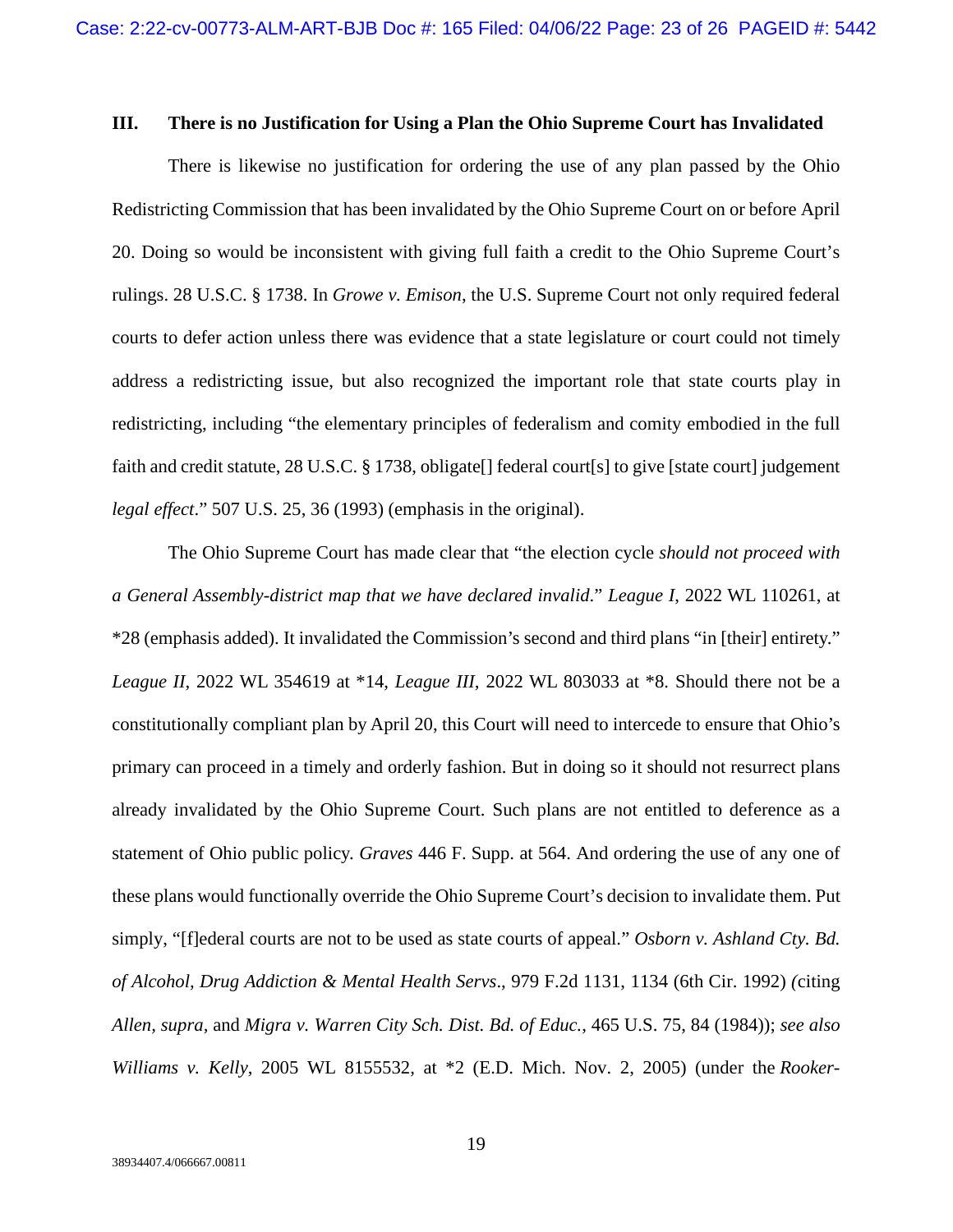*Feldman* doctrine, inferior federal courts also lack authority to perform appellate review of state court decisions). The Ohio Supreme Court left no avenue for an invalid plan to be used in 2022, and giving full faith and credit to the Ohio Supreme Court's rulings means that this Court should not create one.

## **CONCLUSION**

In the event there is no operative General Assembly Plan in effect on April 20, 2022, this Court should grant OOC Plaintiffs' motion for a preliminary injunction and order the use of the Revised Johnson/McDonald Plan for the 2022 primary and general election (Exhibit P, Proposed Order).

Dated: April 6, 2022

Respectfully submitted,

/s/ Christina J. Marshall Christina J. Marshall (Ohio Bar No. 0069963)  *Trial Attorney*  MILLER, CANFIELD, PADDOCK AND STONE, P.L.C. 1100 Superior Avenue E, Suite 1750 Cleveland, OH 44114 (248) 267-3256 marshall@millercanfield.com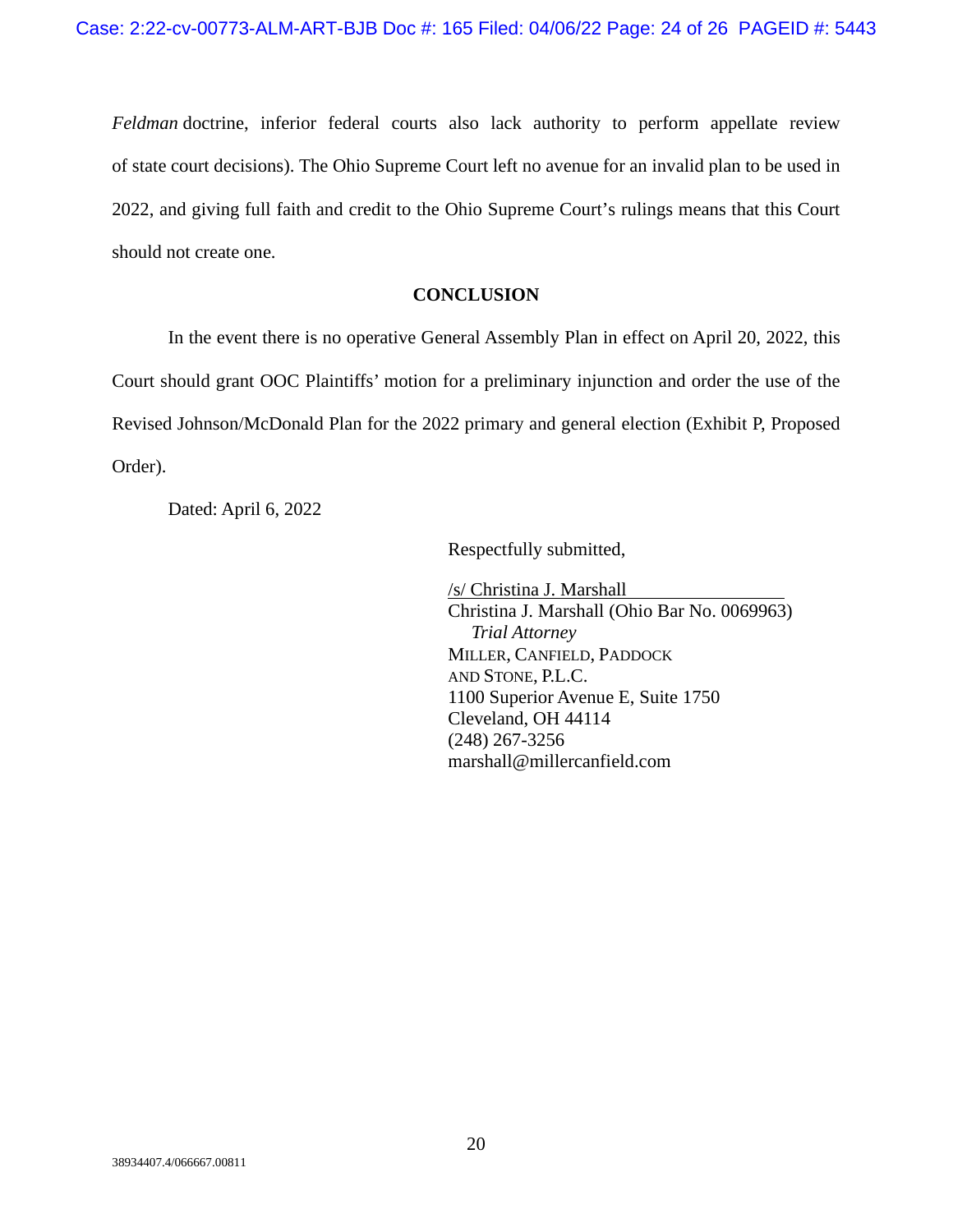Alicia L. Bannon (*pro hac vice pending*) Yurij Rudensky (*pro hac vice*) Harry Isaiah Black (*pro hac vice pending*) BRENNAN CENTER FOR JUSTICE AT NYU SCHOOL OF LAW 120 Broadway, Suite 1750 New York, NY 10271 Tel: (646) 292-8310 Fax: (212) 463-7308 alicia.bannon@nyu.edu

Peter M. Ellis REED SMITH LLP 10 South Wacker Drive, 40th Floor Chicago, IL 60606 Tel: (312) 207-1000 Fax: (312) 207-6400 pellis@reedsmith.com

Brian A. Sutherland (*pro hac vice*) REED SMITH LLP 101 Second Street, Suite 1800 San Francisco, CA 94105 Tel: (415) 543-8700 Fax: (415) 391-8269 bsutherland@reedsmith.com

Ben R. Fliegel (*pro hac vice*) REED SMITH LLP 355 South Grand Avenue, Suite 2900 Los Angeles, CA 90071 Tel: (213) 457-8000 Fax: (213) 457-8080 bfliegel@reedsmith.com

*Attorneys for Intervenor-Plaintiffs The Ohio Organizing Collaborative, et al.*